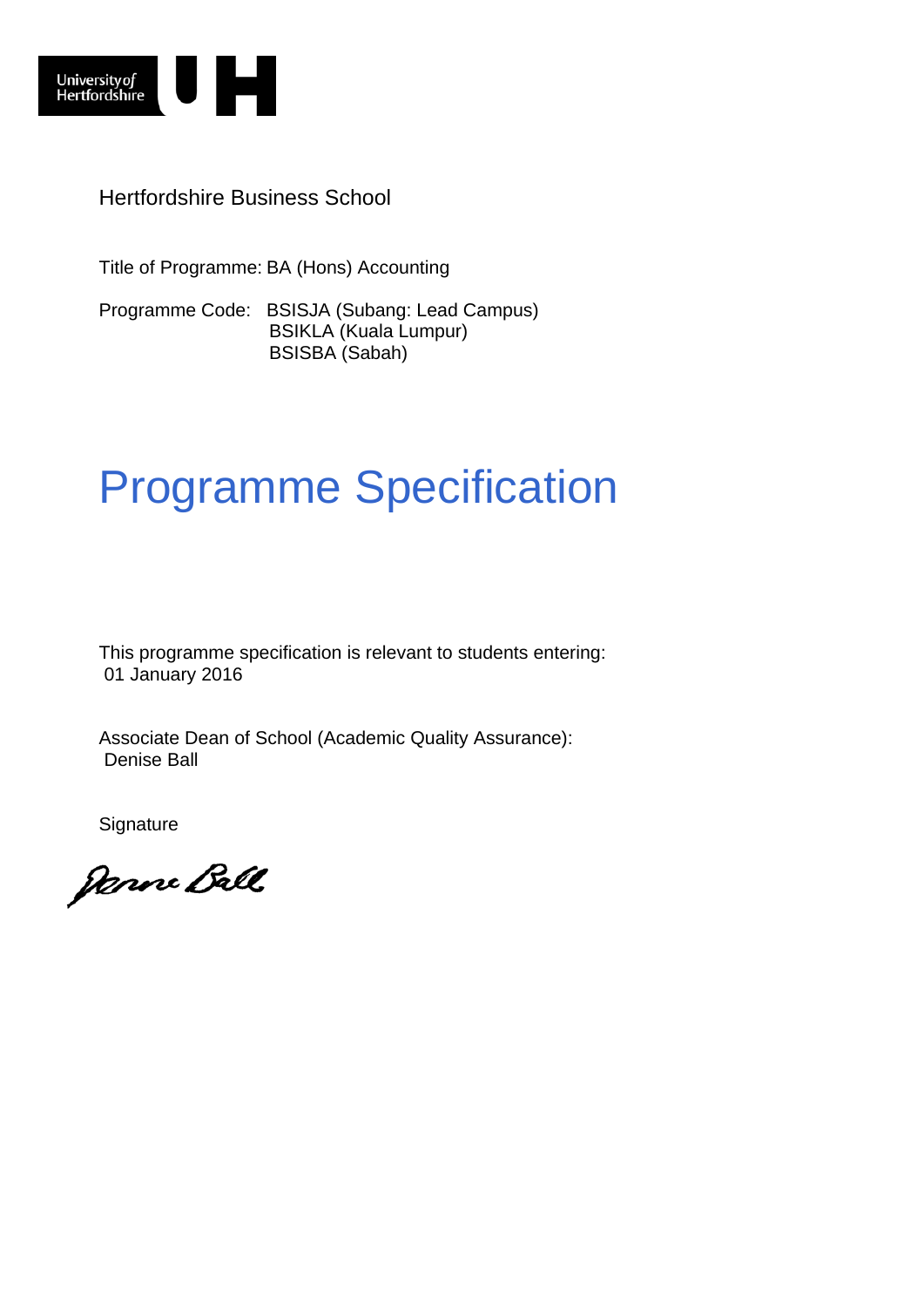## Programme Specification BA (Hons) Accounting

This programme specification (PS) is designed for prospective students, enrolled students, academic staff and potential employers. It provides a concise summary of the main features of the programme and the intended learning outcomes that a typical student might reasonably be expected to achieve and demonstrate if he/she takes full advantage of the learning opportunities that are provided. More detailed information on the teaching, learning and assessment methods, learning outcomes and content for each module can be found in Definitive Module Documents (DMDs) and Module Guides.

### Section 1

| <b>Awarding Institution/Body</b> | University of Hertfordshire                  |
|----------------------------------|----------------------------------------------|
| <b>Teaching Institution</b>      | <b>INTI International College Subang,</b>    |
|                                  | INTI International College Kuala Lumpur, and |
|                                  | <b>INTI College Sabah</b>                    |
| University/partner campuses      | INTI International College Subang,           |
|                                  | INTI International College Kuala Lumpur, and |
|                                  | <b>INTI College Sabah</b>                    |
| Programme accredited by          | Not Applicable                               |
| <b>Final Award</b>               | BA (Hons)                                    |
| <b>All Final Award titles</b>    | Accounting                                   |
| <b>FHEQ level of award</b>       | 6                                            |
| <b>UCAS code(s)</b>              | Not Applicable                               |
| <b>Language of Delivery</b>      | English                                      |

### A. Programme Rationale

The programme is designed to recruit students who are seeking a career in the fields of accounting, whether in the context of a professional office, industrial or service environments or the finance industry.

The rationale of the programme is to provide students with an academically challenging and vocationally relevant programme of study in the fields of accounting. The programme combines and applies several supporting subject fields including law, information technology and quantitative techniques pertinent to the accounting agenda. Subject specific modules are supported by skills modules and all students have the option to study a foreign language.

### B. Educational Aims of the Programme

The programme has been devised in accordance with the University's graduate attributes of programmes of study as set out in UPR TL03.

#### **Additionally this programme aims to:**

- $\triangleright$  provide students with a vocationally relevant and academically rigorous education in a programme which also secures a Level of professional exemptions from leading UK accounting institutes;
- $\triangleright$  provide a foundation for further professional or postgraduate study;
- $\triangleright$  allow students to develop their intellectual, creative and analytical abilities to appraise problems and to offer solutions;
- develop in students the interpersonal and specialist skills needed for a career in accounting fields;
- provide students with opportunity to gain appropriate employability skills within the global context.

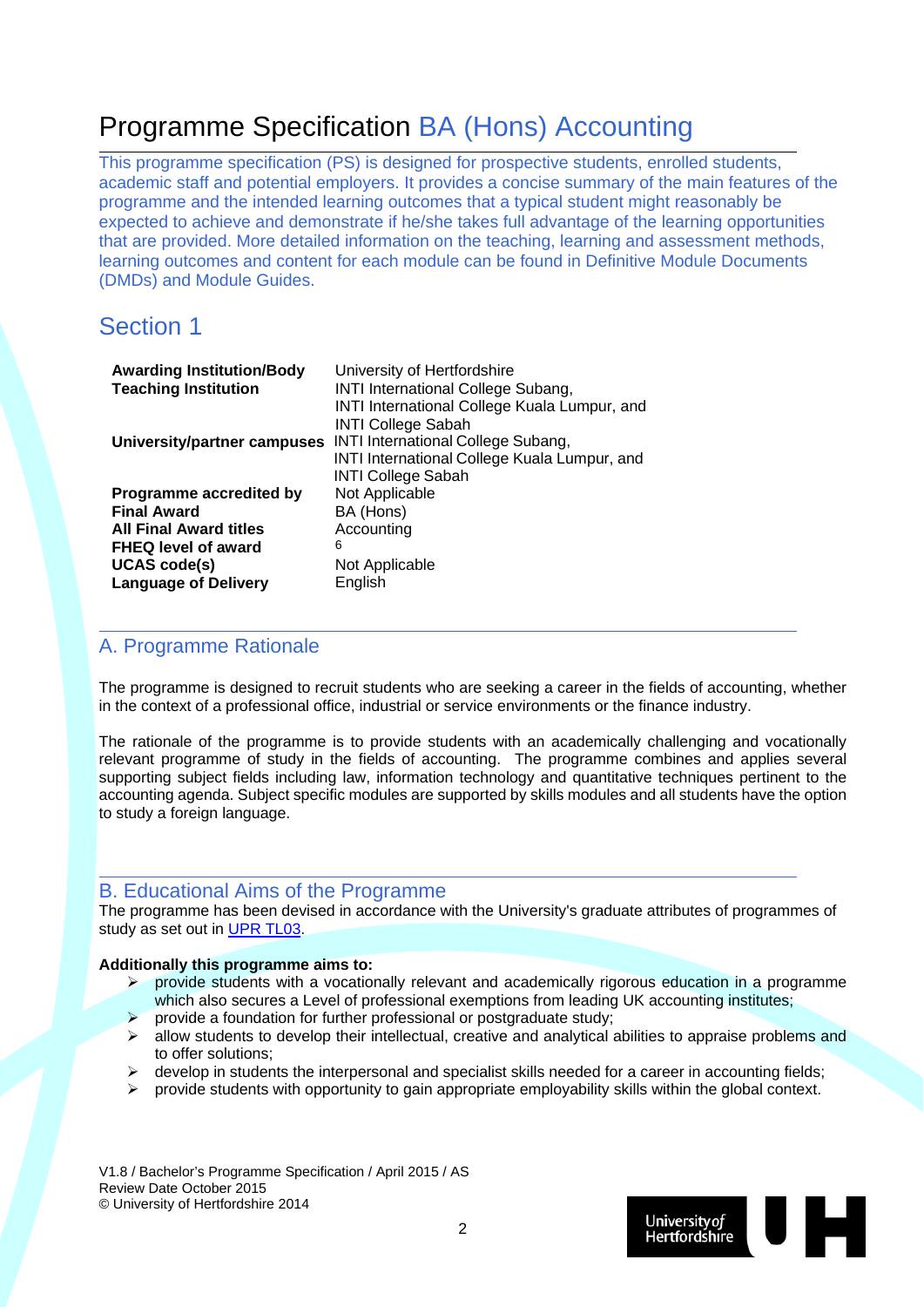### C. Intended Learning Outcomes

The programme provides opportunities for students to develop and demonstrate knowledge and understanding, skills and other attributes in the following areas. The programme outcomes are referenced to the QAA benchmark statements for Accounting and the Frameworks for Higher Education Qualifications of UK Degree-Awarding Bodies (2014) and relate to the typical student. Additionally, the SEEC Credit Level Descriptors for Further and Higher Education 2010 have been used as a guiding framework for curriculum design.

|           | Knowledge and                                                                                                                                                                                                                            | Teaching/learning methods &                                                                                                                                                                                                                                                      | <b>Assessment</b>                                                                                                                                                                                                                            |
|-----------|------------------------------------------------------------------------------------------------------------------------------------------------------------------------------------------------------------------------------------------|----------------------------------------------------------------------------------------------------------------------------------------------------------------------------------------------------------------------------------------------------------------------------------|----------------------------------------------------------------------------------------------------------------------------------------------------------------------------------------------------------------------------------------------|
|           | Understanding                                                                                                                                                                                                                            | strategies                                                                                                                                                                                                                                                                       |                                                                                                                                                                                                                                              |
| A1.       | the business context in<br>which accounting<br>operate and of various<br>environments within<br>which accountants and<br>finance related business<br>people work.                                                                        | Acquisition of A1 to A3 is through<br>a combination of lectures, small<br>group tutorials, practical sessions,<br>workshops and project work. Use<br>will be made of computer<br>laboratory based workshops for<br>software application and<br>interpretation where appropriate. | Knowledge and<br>understanding are assessed<br>through coursework<br>assignments and exams.<br>Coursework may include<br>time-constrained<br>assessments, in class tests,<br>presentations (individual and                                   |
| A2        | construction of a variety<br>of internal information<br>and published financial<br>statements and an<br>ability to analyse and<br>critically evaluate these<br>various statements.<br>A3 the principal models<br>used in finance and the | Knowledge and understanding is<br>also gained via an optional work<br>placement.<br>Throughout, the learner is<br>encouraged to undertake<br>independent study both to<br>supplement and consolidate what<br>is being taught/learnt and to                                       | group), group work, case<br>studies and written reports or<br>essays.<br>Assessment, which is both<br>formative and summative,<br>individual and group based<br>spans many forms, e.g.<br>essay assignments, project<br>reports, portfolios, |
|           | ability to apply these<br>models.<br><b>Intellectual skills</b>                                                                                                                                                                          | broaden their individual<br>knowledge and understanding of<br>the subject.<br>$A1 - A3$ are further enhanced by<br>case studies, live business<br>projects and field trips.<br>Teaching/learning methods &                                                                       | exhibitions and<br>presentations.<br><b>Assessment</b>                                                                                                                                                                                       |
|           |                                                                                                                                                                                                                                          | strategies                                                                                                                                                                                                                                                                       |                                                                                                                                                                                                                                              |
| <b>B1</b> | conceptualise and apply<br>models to support<br>contemporary theories<br>in the field of<br>accountancy and<br>finance (for example, in<br>accounting and the<br>capital markets,                                                        | Intellectual skills specific to<br>accounting are developed<br>throughout the programme by the<br>methods and strategies outlined<br>in 'Teaching/learning methods'<br>above.<br>Dedicated professional                                                                          | Intellectual skills are<br>assessed through formative<br>activities in tutorials, and<br>summative coursework<br>throughout. In-class tests<br>and exams are also used to<br>assess intellectual skills.<br>These are clearly identified     |
|           | accounting and society,                                                                                                                                                                                                                  | development and critical thinking                                                                                                                                                                                                                                                | within the appropriate DMDs.                                                                                                                                                                                                                 |
| B2        | accounting and the<br>public sector and<br>accounting and the firm,<br>international trade).<br>critically analyse the<br>relevance of financial                                                                                         | modules have been designed to<br>build their understanding of key<br>topics relevant to accounting and<br>to enhance their academic skills<br>within the professional accounting<br>standards framework. These will<br>be further embedded into the                              |                                                                                                                                                                                                                                              |

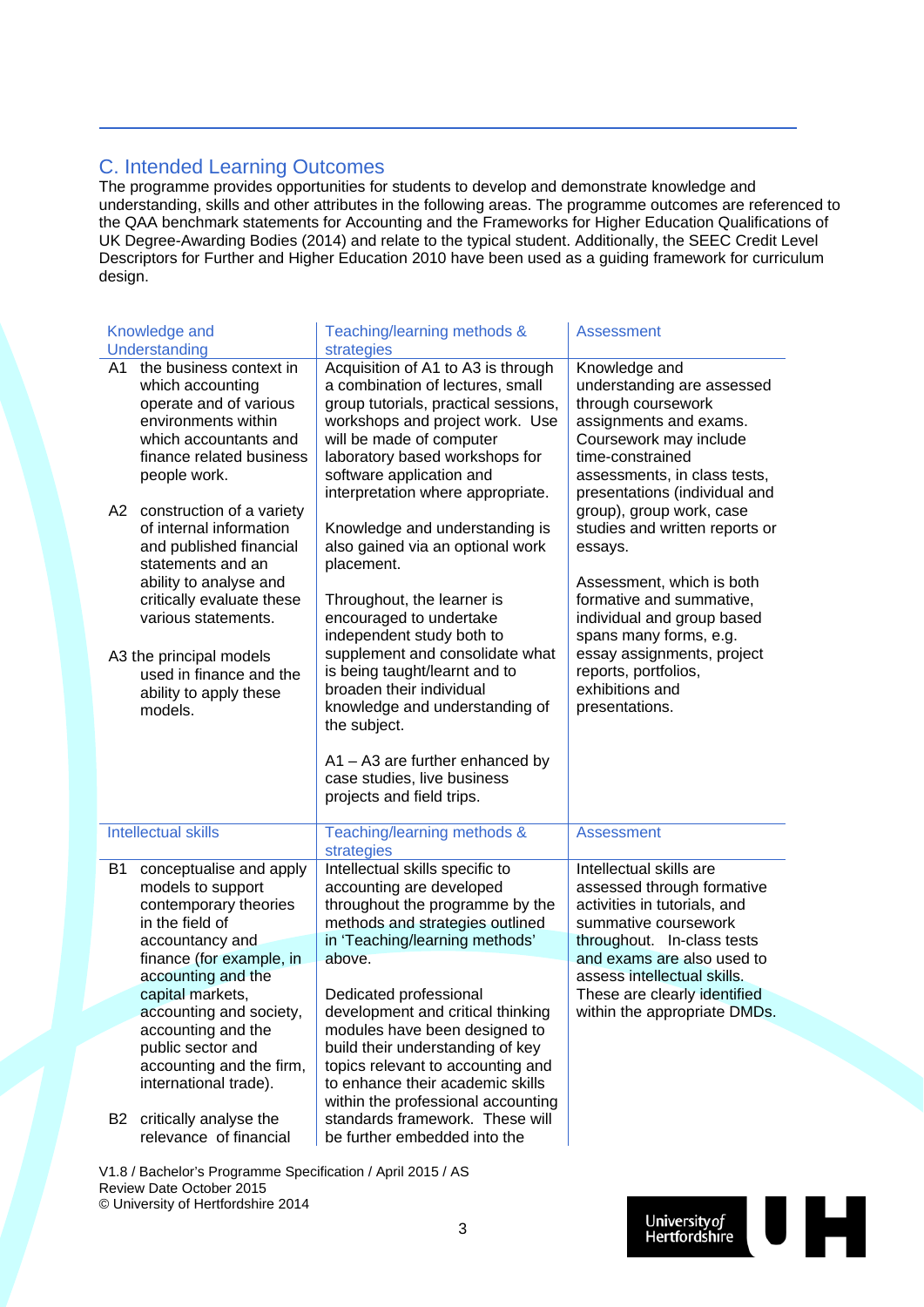| B3<br>B4       | and management<br>accountancy techniques<br>to decision-making,<br>using procedures that<br>are focused on both the<br>internal and external<br>environment.<br>recognise ethical<br>dilemmas and corporate<br>social responsibility<br>issues as applicable to<br>accounting.<br>utilise statistics and<br>arithmetical logic to<br>analyse and interpret<br>practical problems and<br>to support decision-<br>making. | programme modules and will be<br>articulated through programme<br>handbooks and module guides.<br>Throughout, the learner is<br>encouraged to develop<br>intellectual skills further by<br>independent study.<br>B3 is covered throughout the<br>programme but students will<br>explore ethical issues in 'Ethics,<br>governance and Law',<br>'Accounting and Society', 'The<br>Accounting Professional' and<br>'Effective Governance'. |                                                                                                                |
|----------------|-------------------------------------------------------------------------------------------------------------------------------------------------------------------------------------------------------------------------------------------------------------------------------------------------------------------------------------------------------------------------------------------------------------------------|-----------------------------------------------------------------------------------------------------------------------------------------------------------------------------------------------------------------------------------------------------------------------------------------------------------------------------------------------------------------------------------------------------------------------------------------|----------------------------------------------------------------------------------------------------------------|
|                | <b>Practical skills</b>                                                                                                                                                                                                                                                                                                                                                                                                 | Teaching/learning methods &<br>strategies                                                                                                                                                                                                                                                                                                                                                                                               | <b>Assessment</b>                                                                                              |
| C <sub>1</sub> | plan and manage<br>independent study.<br>C2 demonstrate familiarity,                                                                                                                                                                                                                                                                                                                                                    | Practical skills are developed<br>through all taught modules.<br>Students are expected to manage                                                                                                                                                                                                                                                                                                                                        | Practical skills are assessed<br>through formative work in<br>tutorials and summative<br>coursework and exams. |
|                | facility and a high<br>degree of competence<br>in the preparation of a<br>variety of financial<br>statements.                                                                                                                                                                                                                                                                                                           | their own time (C1) and will be<br>supported in this by sessions in<br>'Accounting Professional' module<br>and through academic tutor<br>support                                                                                                                                                                                                                                                                                        | This includes debates, oral<br>presentations and written<br>work (both individual and<br>group).               |
| C3             | make appropriate use of<br>learning resources.                                                                                                                                                                                                                                                                                                                                                                          | C2 is the focus of 'Accounting<br>Principles', 'Financial Reporting',<br>'Management Accounting' and                                                                                                                                                                                                                                                                                                                                    |                                                                                                                |
| C4             | understand and use the<br>language of<br>accountancy and<br>finance.                                                                                                                                                                                                                                                                                                                                                    | further developed in 'Advanced<br>Financial Reporting' and<br>'Advanced Management<br>Accounting'.                                                                                                                                                                                                                                                                                                                                      |                                                                                                                |
|                | C5 work effectively in a<br>team.                                                                                                                                                                                                                                                                                                                                                                                       | C3 and C4 are developed through<br>all taught module. C3 will be<br>focused on in 'The Accounting                                                                                                                                                                                                                                                                                                                                       |                                                                                                                |
|                | C6 use and apply.<br>appropriate quantitative<br>techniques.                                                                                                                                                                                                                                                                                                                                                            | Professional' and developed at<br>higher Levels. C4 will be the<br>focus of 'Accounting Principles'                                                                                                                                                                                                                                                                                                                                     |                                                                                                                |
|                |                                                                                                                                                                                                                                                                                                                                                                                                                         | and 'Accounting and Society' and<br>developed at higher Levels.                                                                                                                                                                                                                                                                                                                                                                         |                                                                                                                |
|                |                                                                                                                                                                                                                                                                                                                                                                                                                         | C5 is focused on in a number of                                                                                                                                                                                                                                                                                                                                                                                                         |                                                                                                                |
|                |                                                                                                                                                                                                                                                                                                                                                                                                                         | modules, specifically 'The<br>Accounting Professional',<br>'Financial Reporting' and<br>'Emerging Issues in Accounting &<br>Finance'.                                                                                                                                                                                                                                                                                                   |                                                                                                                |
|                |                                                                                                                                                                                                                                                                                                                                                                                                                         |                                                                                                                                                                                                                                                                                                                                                                                                                                         |                                                                                                                |

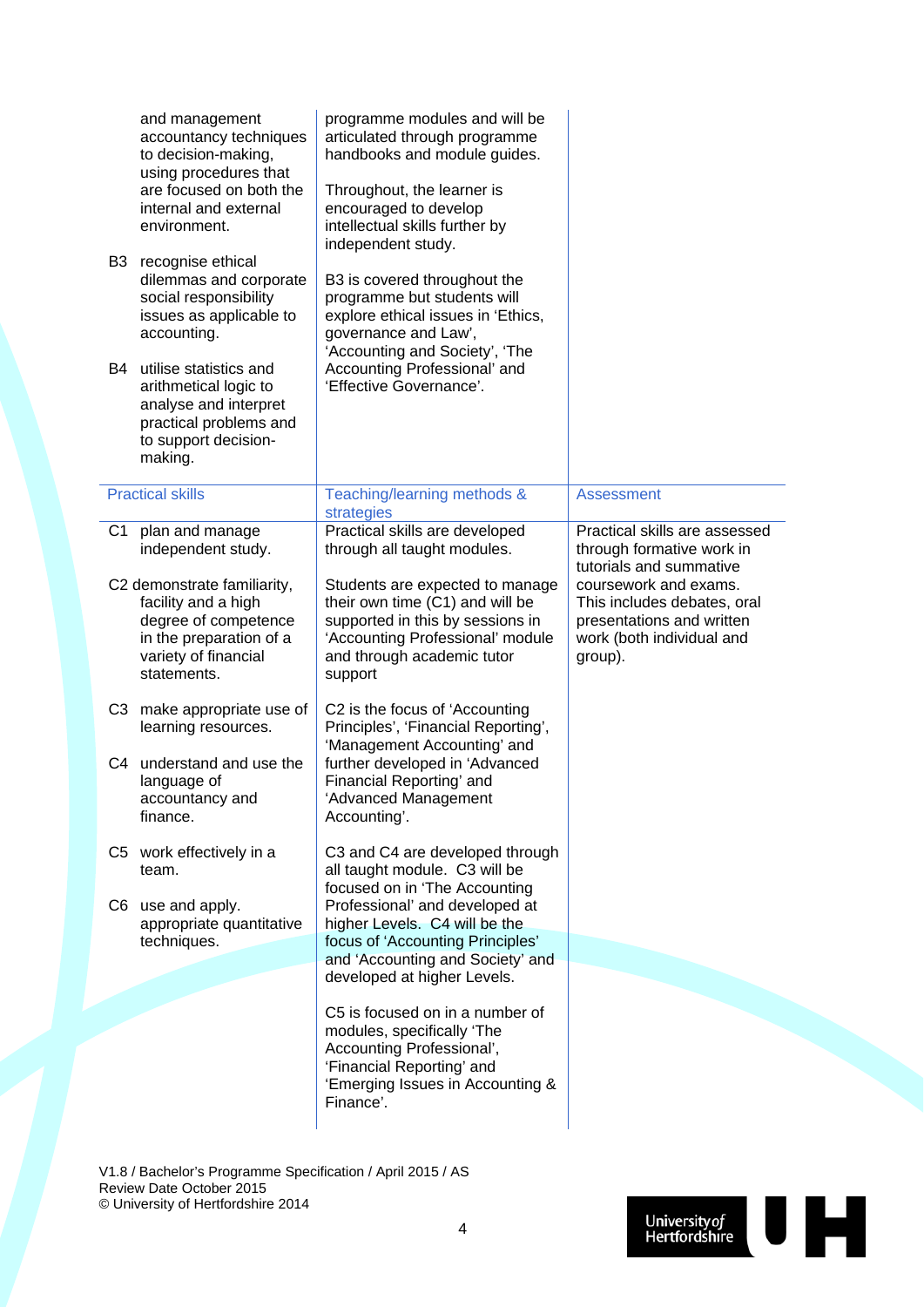|     |                                                                                                                                                                                          | C6 is important in all modules but<br>will be developed explicitly in<br>'Analytical Techniques for<br>Accountants', 'Management<br>Accounting', 'Enhancing<br>Employability in Accounting' and<br>'Advanced Management<br>Accounting'.                                                |                                                                                                                                                                                         |
|-----|------------------------------------------------------------------------------------------------------------------------------------------------------------------------------------------|----------------------------------------------------------------------------------------------------------------------------------------------------------------------------------------------------------------------------------------------------------------------------------------|-----------------------------------------------------------------------------------------------------------------------------------------------------------------------------------------|
|     | <b>Transferable skills</b>                                                                                                                                                               | Teaching/learning methods &<br>strategies                                                                                                                                                                                                                                              | <b>Assessment</b>                                                                                                                                                                       |
| D1. | communicate<br>arguments, ideas and<br>information effectively in<br>writing and orally to<br>specialist and none<br>specialist audiences.                                               | Transferable skills are developed<br>through all modules by teaching<br>and learning methods.<br>The 'Accounting Professional'<br>module gives students the<br>chance to acquire these skills to                                                                                       | Transferable skills are<br>assessed through<br>coursework, oral<br>presentations/debates,<br>seminars, group based work<br>and the applied project and.<br>In-class tests and exams are |
|     | D2 critically analyse<br>problems arising in both<br>academic and practical<br>contexts and draw<br>reasoned conclusions<br>from a given, or<br>individually researched,<br>set of data. | apply in their other modules.<br>Critical analysis (D2) is<br>encouraged throughout the<br>program but is specifically<br>addresses and developed in an<br>academic context in 'Financial<br>Reporting' and 'Emerging Issues<br>in Accounting and Finance'.                            | also used to assess<br>intellectual skills.                                                                                                                                             |
|     | D <sub>3</sub> reflect on their own<br>learning and<br>management styles and<br>understand the<br>importance of setting<br>and pursuing personal<br>learning and<br>development goals.   | Reflection (D3) is required as part<br>of the 'Accounting Professional'<br>module and allows students to<br>develop this form of reflective<br>learning. This will be applied later<br>in 'Enhancing Employability in<br>Accounting', 'Financial Reporting'<br>and 'Emerging Issues in |                                                                                                                                                                                         |
| D4  | synthesise ideas from a<br>range of contexts and<br>present this information<br>in a clear and coherent<br>way.                                                                          | Accounting and Finance'.<br>Throughout, the learner is<br>encouraged to develop<br>transferable skills by maintaining<br>a record of evidence and                                                                                                                                      |                                                                                                                                                                                         |
| D5. | undertake research<br>using appropriate<br>qualitative and<br>quantitative tools to<br>evaluate options and to<br>construct and justify<br>arguments and<br>proposals.                   | completing a personal<br>development plan. This<br>encourages them to take<br>responsibility for continuing to<br>develop their own knowledge and<br>skills.                                                                                                                           |                                                                                                                                                                                         |
|     |                                                                                                                                                                                          |                                                                                                                                                                                                                                                                                        |                                                                                                                                                                                         |

### D. Programme Structures, Features, Levels, Modules, and Credits

The programme is offered in full time mode of study (3 years) and leads to the award of BA (Honours) Accounting.

Across the INTI International Colleges and College that offer the franchised programmes, there are 3 intakes in a year, January (Semester A), April (Semester B) and August (Semester C).

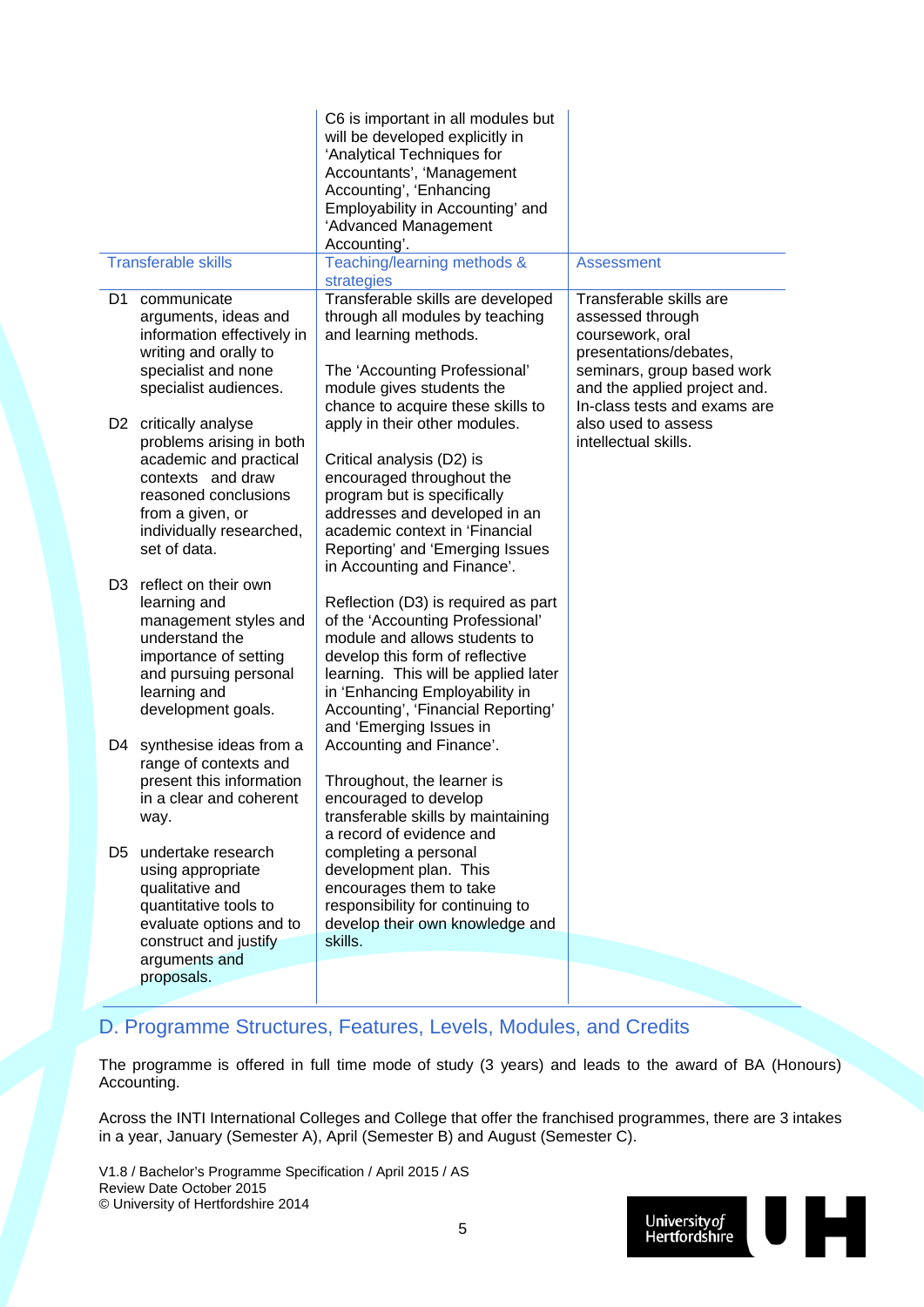Entry to the programme is at Level 4 with recognised Pre-University or University Matriculation programmes. Entry into Level 5 is possible with the INTI Diplomas or any equivalent qualification subject to credit transfers policies and procedures.

Students whose first language is not English are required to meet the minimum Language requirement of the university.

#### Professional and Statutory Regulatory Bodies

For the accounting pathways, INTI will pursue the continuance of arrangements with the Association of Chartered Certified Accountants (ACCA), CPA Australia, and the Institute of Chartered Accountants of England and Wales (ICAEW). whereby students and former students who have completed one of these pathways or achieved one of the interim awards (see Section D, below) are eligible for exemption from some of the examinations which lead to membership of these Professional Bodies. If agreement is reached, the range of exemptions to which an individual student will be entitled depend on the Level of achievement on this programme and the exact range of option modules selected.

#### Programme Structure

The programme structure and progression information below (Table 1a and 1b) is provided for the Honours award. Any interim awards are identified in Table 1b. The Programme Learning Outcomes detailed above are developed and assessed through the constituent modules. Table 2 (in section 2) identifies where each learning outcome is assessed.

#### Table 1a Outline Programme Structure

**Mode of study** Full-time; Full-time night classes

**Entry point** Semester A, B and C

**Level** 4

| <b>Compulsory Modules Level 4</b><br><b>Module Title</b> | Code<br>Module | Points<br>Credit | ৳<br>uage<br>≧<br>$\omega$<br>≝<br>angu<br>Del | Examination<br>8 <sup>o</sup> | oursework<br>$\aleph$ | ractical<br>$\bar{\mathbf{a}}$<br>$\aleph$ | <b>Semesters</b> |
|----------------------------------------------------------|----------------|------------------|------------------------------------------------|-------------------------------|-----------------------|--------------------------------------------|------------------|
| Accounting Principles*                                   |                | 30               | English                                        | 50                            | 50                    | 0                                          | ABC              |
| <b>Accounting in Society</b>                             | See pages 9    | 15               | English                                        | 0                             | 100                   | 0                                          | <b>ABC</b>       |
|                                                          | & 10           |                  |                                                |                               |                       |                                            |                  |
| Analytical Techniques for Accountants                    |                | 15               | English                                        | 100                           | 0                     | 0                                          | <b>ABC</b>       |
| The Accounting Professional                              |                | 30               | English                                        | 0                             | 60                    | 40                                         | <b>ABC</b>       |

#### **+ And select 30 credits from the list of optional modules below**

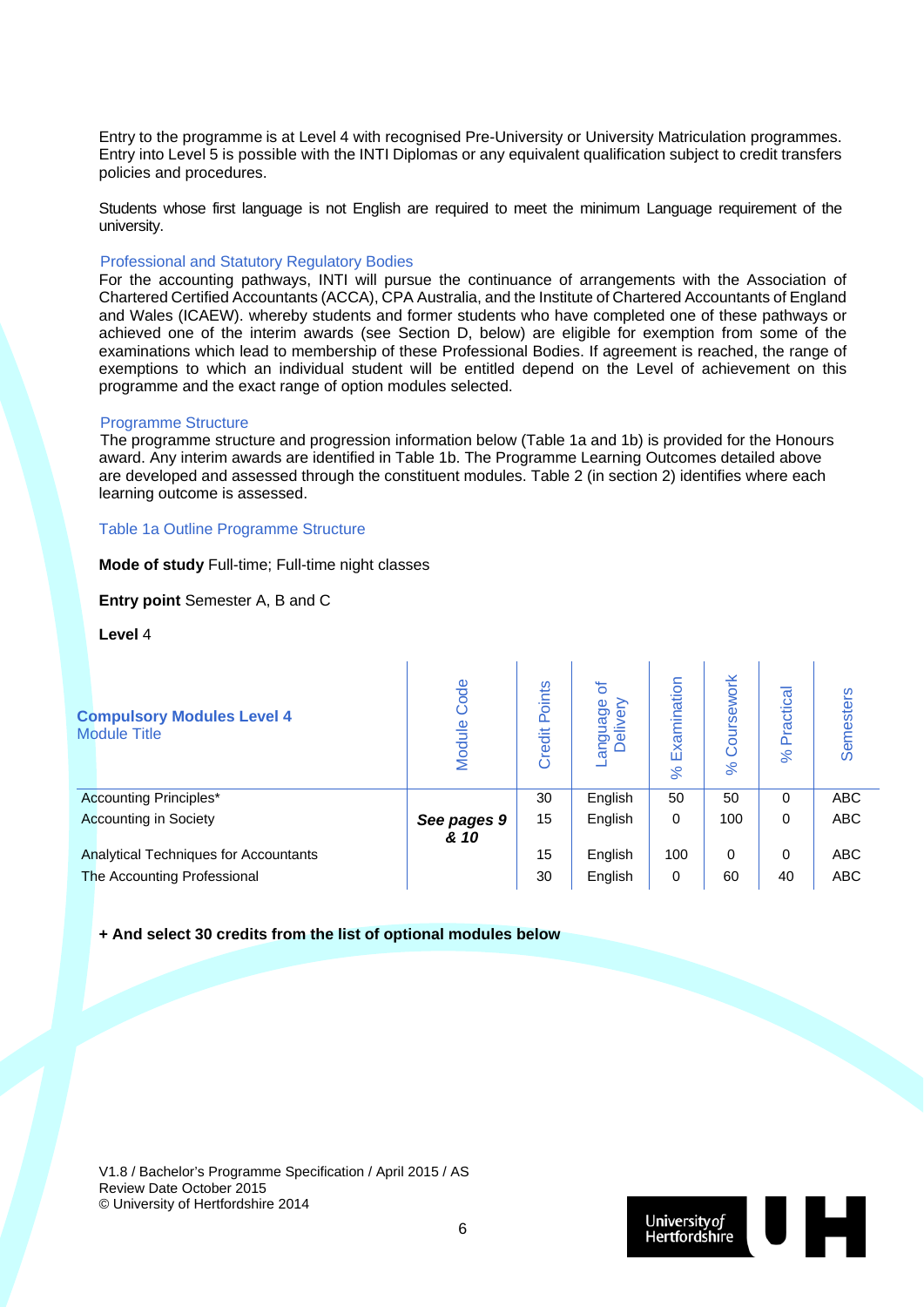| <b>Optional Modules Level 4</b><br><b>Module Titles</b> | Code<br>Module | Points<br>Credit | ৳<br><b>ge</b><br>guag<br>elive<br>$\frac{1}{6}$ $\circ$ | examination<br>$\aleph$ | work<br>rse<br>$\aleph$ | ctical<br>Pra<br>$\aleph$ | Semesters  |
|---------------------------------------------------------|----------------|------------------|----------------------------------------------------------|-------------------------|-------------------------|---------------------------|------------|
| Ethics, Governance and Law                              |                | 15               | English                                                  | 50                      | 50                      | 0                         | <b>ABC</b> |
|                                                         | See pages 9    |                  |                                                          |                         |                         |                           |            |
|                                                         | & 10           |                  |                                                          |                         |                         |                           |            |
| Economics for Accountants                               |                | 15               | English                                                  | 0                       | 100                     | 0                         | <b>ABC</b> |
| <b>Principles of Marketing</b>                          |                | 15               | English                                                  | 0                       | 100                     | 0                         | <b>ABC</b> |

#### *Notes:*

- 1. Students must pass Accounting Principles and INTI's English for Business Studies 1 to progress beyond Level 4.
- 2. Progression to Level 5 requires a minimum of 90 credits at Level 4 and passes in Accounting Principles and INTI's English for Business Studies 1.

#### **Level 5**

| <b>Compulsory Modules Level 5</b><br><b>Module Title</b>                                    | Code<br>Module      | Points<br>Credit | ৳<br>anguage<br>Delivery | Examination<br>$\aleph$ | Coursework<br>$\aleph$ | Practica<br>8 <sup>o</sup> | Semesters  |
|---------------------------------------------------------------------------------------------|---------------------|------------------|--------------------------|-------------------------|------------------------|----------------------------|------------|
| <b>Management Accounting</b>                                                                |                     | 30               | English                  | 60                      | 40                     | $\Omega$                   | <b>ABC</b> |
| <b>Financial Reporting</b>                                                                  |                     | 30               | English                  | 60                      | 40                     | 0                          | <b>ABC</b> |
| <b>Financial Management</b>                                                                 | See pages 9<br>& 10 | 15               | English                  | 60                      | 40                     | 0                          | <b>ABC</b> |
| Enhancing Employability in Accounting** OR                                                  |                     | 15               | English                  | 0                       | 100                    | 0                          | <b>ABC</b> |
| Professionalism in Accounting for Direct Entry<br>Students (For Direct Entry students only) |                     | 15               | English                  | 0                       | 80                     | 20                         | <b>ABC</b> |

#### **+ And select 30 credits from the list of optional modules below**

| <b>Optional Modules Level 5</b><br><b>Module Titles</b> | ode<br>$\frac{6}{1}$<br>$\check{\approxeq}$ | Points<br>redit<br>$\circ$ | ৳<br>90<br>€<br>ω<br>≔<br>angus<br>Deli | ination<br>exam<br>$\aleph$ | ork<br>$\omega$<br>ಠ<br>$\aleph$ | ctical<br>ᡕᡦ<br>Ò.<br>$\aleph$ | esters<br>Sem |
|---------------------------------------------------------|---------------------------------------------|----------------------------|-----------------------------------------|-----------------------------|----------------------------------|--------------------------------|---------------|
| <b>Modelling Business Problems</b>                      |                                             | 15                         | English                                 | 0                           | 100                              | $\Omega$                       | <b>ABC</b>    |
| <b>Business Life Cycle</b>                              | See pages 9<br>& 10                         | 15                         | English                                 | 0                           | 100                              | 0                              | <b>ABC</b>    |
| <b>Managing People</b>                                  |                                             | 15                         | English                                 | 0                           | 100                              | 0                              | <b>ABC</b>    |

l.

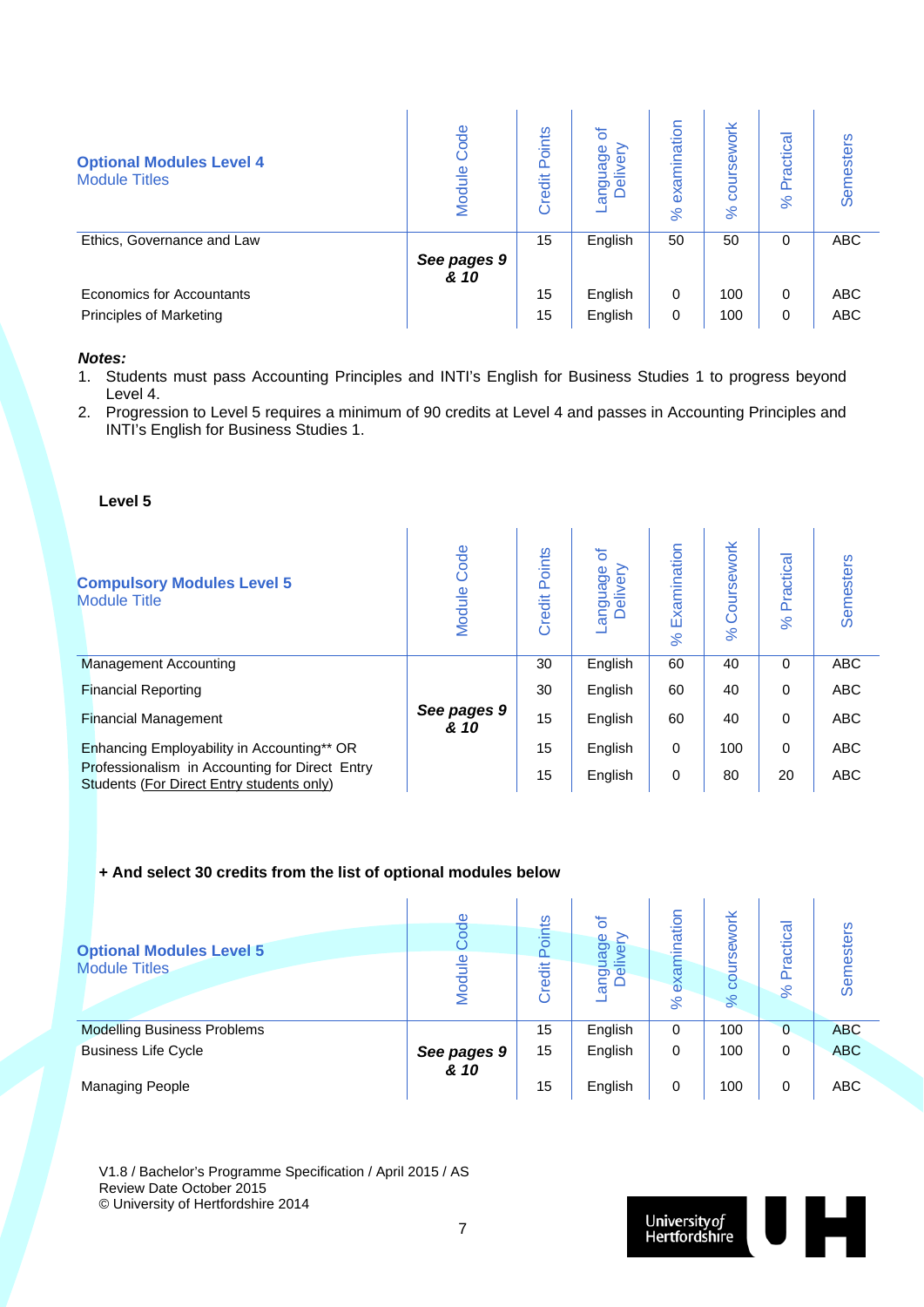#### *Notes:*

- 1. Direct Entry students coming into Level 5 must take 'Professionalism in Accounting for Direct Entry Students' instead of Enhancing Employability in Accounting.
- 2. Progression to Level 6 requires a minimum of 90 credits at Level 5 and a pass in INTI's English for Business Studies 2.

#### **Level 6**

| <b>Compulsory Modules Level 6</b><br><b>Module Title</b> | Code<br>Module      | Points<br>Credit | ৳<br>anguage<br>livery<br>$\sigma$<br>Ó | Examination<br>$\aleph$ | Coursework<br>$\aleph$ | Practical<br>8 <sup>o</sup> | <b>Semesters</b> |
|----------------------------------------------------------|---------------------|------------------|-----------------------------------------|-------------------------|------------------------|-----------------------------|------------------|
| <b>Advanced Financial Reporting</b>                      |                     | 15               | English                                 | 100                     | 0                      | 0                           | <b>ABC</b>       |
| <b>Advanced Management Accounting</b>                    |                     | 15               | English                                 | 60                      | 40                     | 0                           | <b>ABC</b>       |
| <b>Effective Governance</b>                              | See pages 9<br>& 10 | 15               | English                                 | 60                      | 40                     | $\Omega$                    | <b>ABC</b>       |
| Auditing <sup>1</sup>                                    |                     | 15               | English                                 | 60                      | 40                     | $\Omega$                    | <b>ABC</b>       |
| Emerging Issues in Accounting and Finance                |                     | 15               | English                                 | 0                       | 70                     | 30                          | <b>ABC</b>       |

#### **+ And select 45 credits from the list of optional modules below**

| <b>Optional Modules Level 6</b><br><b>Module Titles</b> | Code<br>Module      | oints<br>Õ.<br>Credit | ৳<br>uage<br>≧<br>Φ<br>≐<br>angu<br>Del | examination<br>$\aleph$ | ework<br>ဖ<br>ē<br>$\aleph$ | ctical<br>లై<br>ō.<br>$\aleph$ | <b>Semesters</b> |
|---------------------------------------------------------|---------------------|-----------------------|-----------------------------------------|-------------------------|-----------------------------|--------------------------------|------------------|
| <b>Taxation</b>                                         |                     | 15                    | English                                 | 100                     | $\Omega$                    | $\Omega$                       | ABC              |
| <b>Strategic Cost Management</b>                        |                     | 15                    | English                                 | 60                      | 40                          | 0                              | <b>ABC</b>       |
| <b>Islamic Banking &amp; Finance</b>                    | See pages 9<br>& 10 | 15                    | English                                 | 60                      | 40                          | 0                              | <b>ABC</b>       |
| <b>Management Decision Making</b>                       |                     | 15                    | English                                 | 60                      | 40                          | $\Omega$                       | <b>ABC</b>       |

#### *Notes:*

1. The co-requisite to Auditing is Effective Governance.

**2. The Malaysian Qualification Agency's Programme Standards requires students at INTI comply with minimum 126 Malaysian credits to graduate, which is equivalent to 375 UH credits.** 

The Malaysian Qualification Agency's Programme Standards requires students at INTI comply with minimum 126 Malaysian credits to graduate, which is equivalent to 375 UH credits. All students must take the following module, in addition to the modules above.

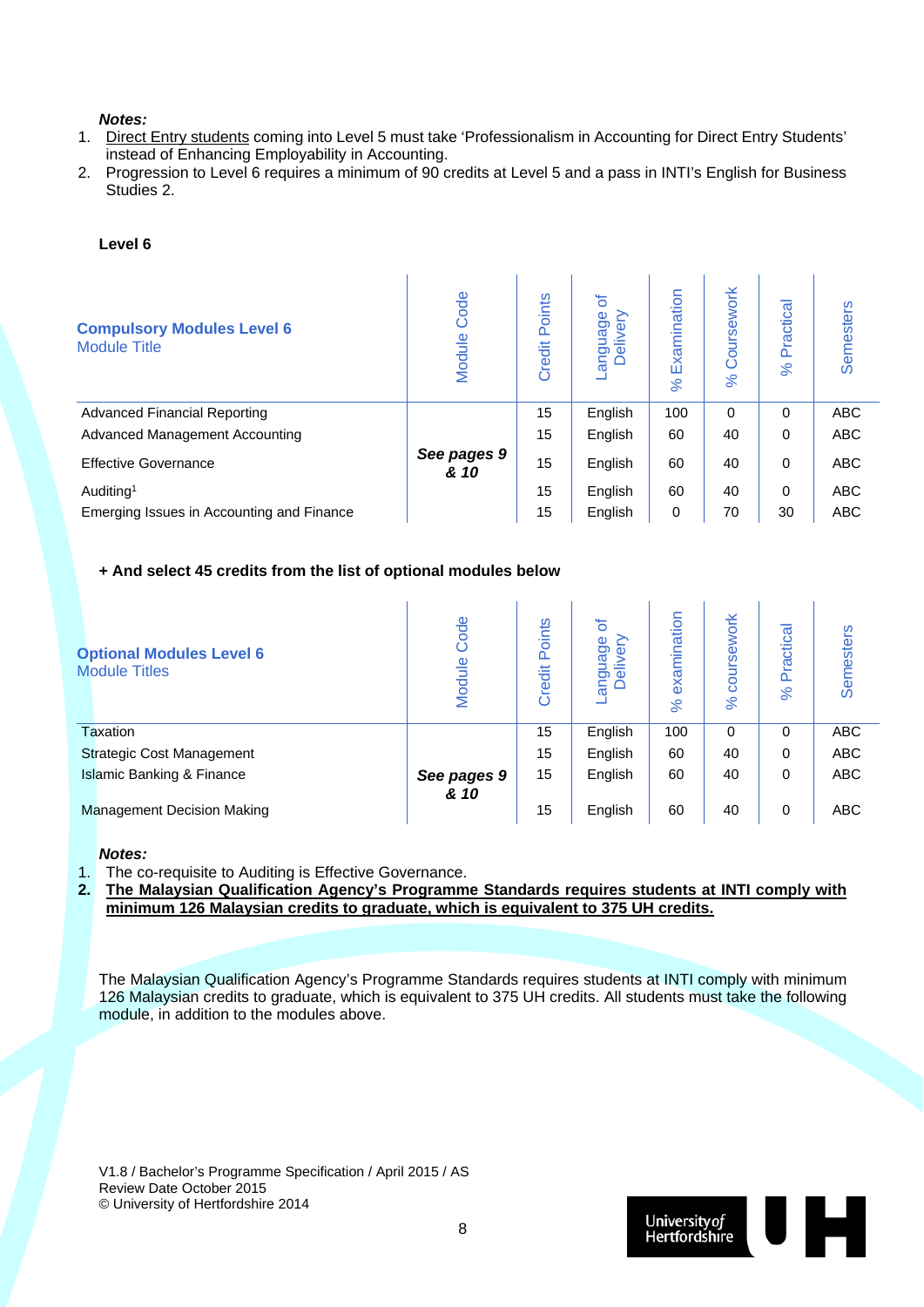| <b>Additional Module</b><br><b>Module Title</b> | Φ | ١Ë<br>ㅎ<br>Ф | 0<br>መ  | atior<br>ω<br>శ<br>$\aleph$ | ⊻<br>$\overline{\phantom{0}}$<br>೫ | $\sigma$<br>큥<br>π<br>$\aleph$ | ഗ   |
|-------------------------------------------------|---|--------------|---------|-----------------------------|------------------------------------|--------------------------------|-----|
| Industry Practice in Accounting and Finance     |   | 15           | English | 0                           | 70                                 | 30                             | ABC |

The award of an Honours degree requires a minimum of 360 credit points passed with a minimum of at least 120 at Level 6. Industry Practice in Accounting and Finance cannot be used as part of the 360 credit points used to calculate the UH degree classification and cannot be used as replacement credits for any of the compulsory or optional modules listed above.

| <b>Campus Module Matrix</b>                                                                 |                            |                              |                                    |                                    |
|---------------------------------------------------------------------------------------------|----------------------------|------------------------------|------------------------------------|------------------------------------|
| <b>Compulsory Modules Level 4</b><br><b>Module Title</b>                                    | <b>INTI Module</b><br>Code | <b>Module Code</b><br>Subang | Kuala Lumpur<br><b>Module Code</b> | <b>Module Code</b><br><b>Sabah</b> |
| <b>Accounting Principles</b>                                                                | ACC2218                    | 4FBS1292                     | 4FBS1303                           | 4FBS1320                           |
| <b>Accounting in Society</b>                                                                | ECO2114                    | 4FBS1294                     | 4FBS1305                           | 4FBS1321                           |
| Analytical Techniques for Accountants<br>The Accounting Professional                        | STA2214<br>MGT2218         | 4FBS1295<br>4FBS1296         | 4FBS1306<br>4FBS1307               | 4FBS1322<br>4FBS1323               |
| <b>Optional Modules Level 4</b><br><b>Module Title</b>                                      | <b>INTI Module</b><br>Code | <b>Module Code</b><br>Subang | Kuala Lumpur<br><b>Module Code</b> | <b>Module Code</b><br><b>Sabah</b> |
| Ethics, Governance and Law                                                                  | LAW2214                    | 4FBS1298                     | 4FBS1309                           | 4FBS1324                           |
| <b>Economics for Accountants</b>                                                            | ECO2224                    | 4FBS1299                     | 4FBS1310                           | 4FBS1325                           |
| <b>Principles of Marketing</b>                                                              | <b>MKT2202</b>             | 4FBS1017                     | 4FBS1245                           | 4FBS1058                           |
|                                                                                             | <b>INTI Module</b>         | <b>Module Code</b>           | Kuala Lumpur<br><b>Module Code</b> | <b>Module Code</b>                 |
| <b>Compulsory Modules Level 5</b>                                                           | <b>Code</b>                | Subang                       |                                    | <b>Sabah</b>                       |
| <b>Module Title</b>                                                                         |                            |                              |                                    |                                    |
|                                                                                             |                            |                              |                                    |                                    |
| <b>Management Accounting</b>                                                                | ACC3218                    | 5FBS1416                     | 5FBS1433                           | 5FBS1456                           |
| <b>Financial Reporting</b>                                                                  | ACC3228                    | 5FBS1417                     | 5FBS1434                           | 5FBS1457                           |
| <b>Financial Management</b>                                                                 | FIN3212                    | 5FBS1419                     | 5FBS1436                           | 5FBS1459                           |
| Enhancing Employability in Accounting* OR                                                   | MGT3234                    | 5FBS1421                     | 5FBS1438                           | 5FBS1461                           |
| Professionalism in Accounting for Direct Entry<br>Students (For Direct Entry students only) | MGT3244                    | 5FBS1422                     | 5FBS1439                           | 5FBS1462                           |

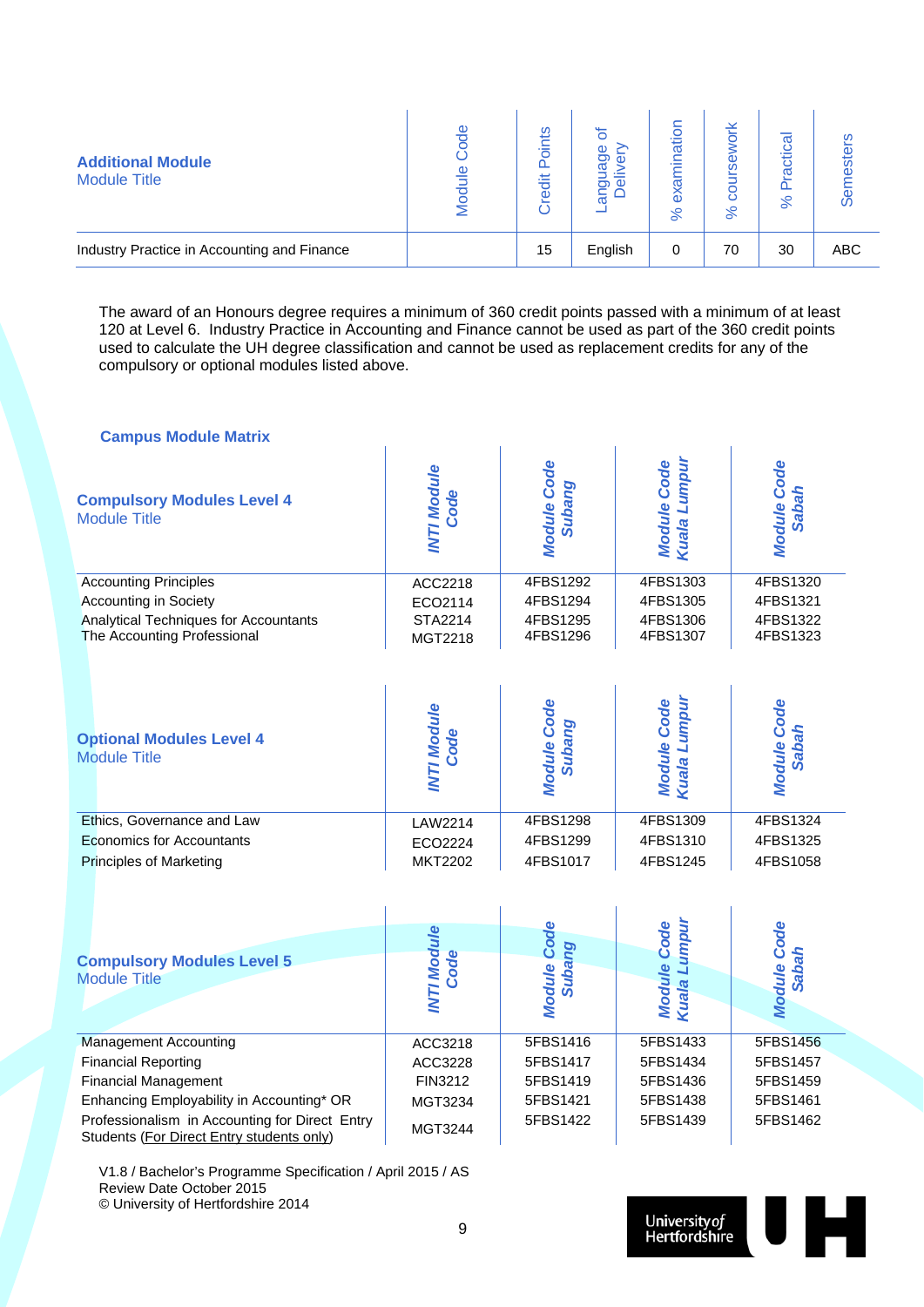| <b>Optional Modules Level 5</b>             | <b>INTI Module</b> | <b>Module Code</b> | Kuala Lumpur       | <b>Module Code</b> |
|---------------------------------------------|--------------------|--------------------|--------------------|--------------------|
| <b>Module Title</b>                         | Code               | Subang             | <b>Module Code</b> | <b>Sabah</b>       |
| <b>Modelling Business Problems</b>          | <b>STA3204</b>     | 5FBS1423           | 5FBS1440           | 5FBS1463           |
| <b>Business Life Cycle</b>                  | ACC3214            | 5FBS1420           | 5FBS1437           | 5FBS1460           |
| <b>Managing People</b>                      | <b>HRM3204</b>     | 5FBS1026           | 5FBS1369           | 5FBS1104           |
| <b>Compulsory Modules Level 6</b>           | <b>INTI Module</b> | <b>Module Code</b> | Kuala Lumpur       | <b>Module Code</b> |
| <b>Module Title</b>                         | Code               | Subang             | <b>Module Code</b> | <b>Sabah</b>       |
| <b>Advanced Financial Reporting</b>         | ACC4254            | 6FBS1531           | 6FBS1548           | 6FBS1576           |
| <b>Advanced Management Accounting</b>       | ACC4264            | 6FBS1532           | 6FBS1549           | 6FBS1577           |
| <b>Effective Governance</b>                 | ACC4294            | 6FBS1536           | 6FBS1553           | 6FBS1581           |
| Auditing                                    | ACC4304            | 6FBS1537           | 6FBS1554           | 6FBS1582           |
| Emerging Issues in Accounting and Finance   | ACC4284            | 6FBS1534           | 6FBS1551           | 6FBS1579           |
| <b>Optional Modules Level 6</b>             | <b>INTI Module</b> | <b>Module Code</b> | Kuala Lumpur       | <b>Module Code</b> |
| <b>Module Title</b>                         | Code               | Subang             | <b>Module Code</b> | <b>Sabah</b>       |
| <b>Strategic Cost Management</b>            | ACC4213            | 6FBS1535           | 6FBS1552           | 6FBS1580           |
| Taxation                                    | ACC4314            | 6FBS1538           | 6FBS1555           | 6FBS1583           |
| <b>Islamic Banking &amp; Finance</b>        | FIN4234            | 6FBS1540           | 6FBS1557           | 6FBS1585           |
| <b>Management Decision Making</b>           | ACC4212            | 6FBS1542           | 6FBS1559           | 6FBS1587           |
| <b>Additional Module Level 6</b>            | <b>INTI Module</b> | <b>Module Code</b> | Kuala Lumpur       | <b>Module Code</b> |
| <b>Module Title</b>                         | Code               | Subang             | <b>Module Code</b> | <b>Sabah</b>       |
| Industry Practice in Accounting and Finance | <b>MGT4999</b>     | 6FBS1541           | 6FBS1558           | 6FBS1586           |

#### Honours classification

The University has approved structure and assessment regulations common to all programmes. Full details are provided in UPR AS14, Section D.

Table 1b Final and interim awards available

The programme provides the following final and interim awards:

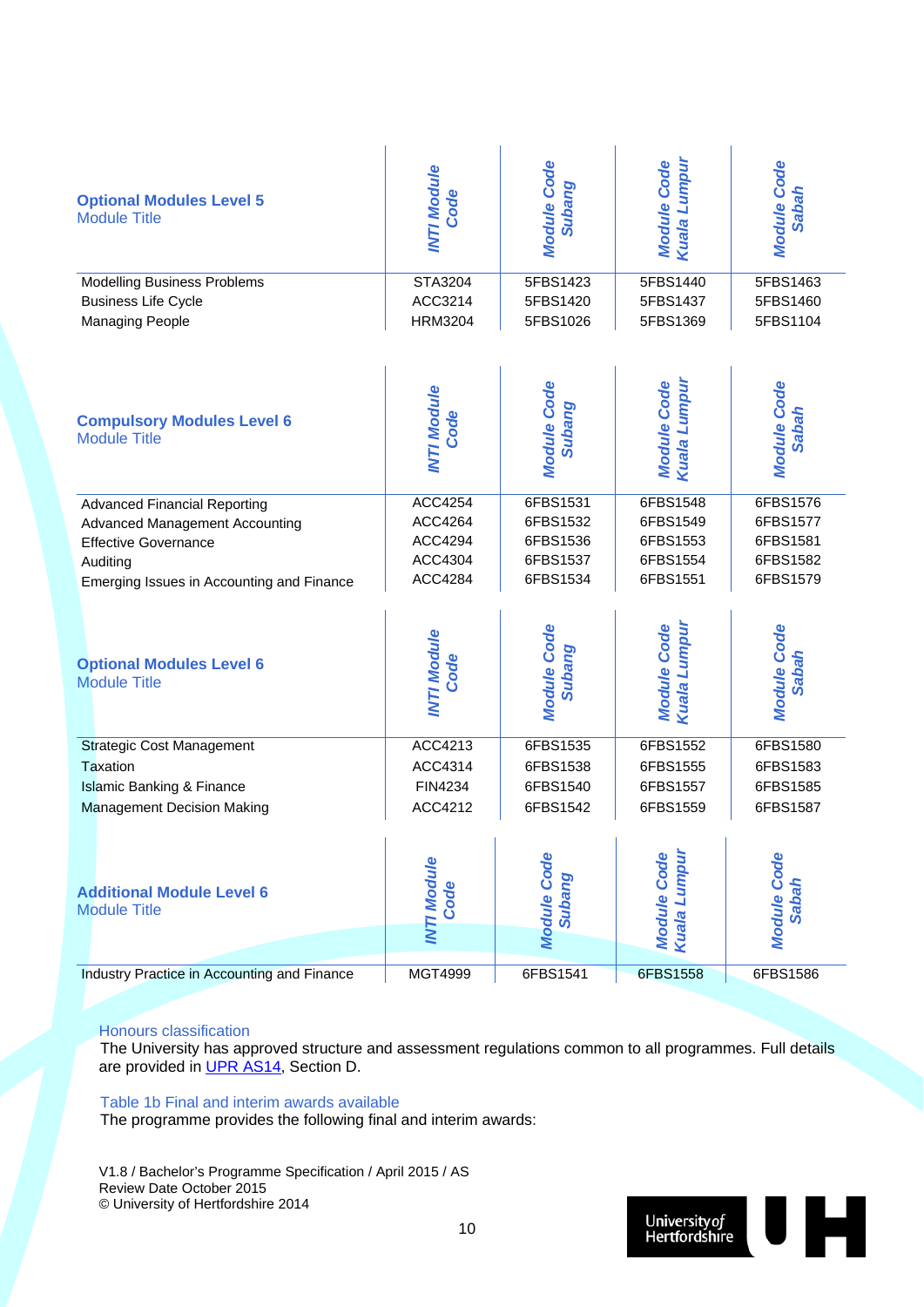| Award                              |            | Minimum requirements                                                            |
|------------------------------------|------------|---------------------------------------------------------------------------------|
| <b>University Certificate</b>      | Untitled   | 45 credit points at Level 4                                                     |
| Certificate of Higher<br>Education | Accounting | 120 credit points at Level 4                                                    |
| University Diploma                 | Accounting | 180 credit points including at least 60<br>at Level 5                           |
| Diploma of Higher<br>Education     | Accounting | 240 credit points including at least 120<br>at Level 5                          |
| BA                                 | Accounting | 300 credit points including 180 at Level<br>6/5 of which 60 must be at Level 6  |
| BA (Hons)                          | Accounting | 360 credit points including 240 at Level<br>6/5 of which 120 must be at Level 6 |

### E. Support for students and their learning

Students are supported by;

- Director of Studies, University of Hertfordshire, located at Subang Campus.
- A Dean of School or Head of School at the respective campus.
- A Head of Programme (HoP) to manage the programme and support students' learning such as coordinating study plans, managing academic progression, and providing academic counseling.
- Head of INTI and Laureate International Partnerships at the University of Hertfordshire Business School
- Link Tutor from the University of Hertfordshire Business School
- A Programme Committee, the membership of which includes the Link Tutors and students
- An extensive Learning Resources Centre, incorporating a library and computer centre.
- A team of Academic Support Tutors.
- A Teaching & Learning Department/Unit.
- An International Students Centre.
- Campus Counseling Centre.
- The Students' Body INTIMA.
- A Careers Service for all current students and graduates.
- StudyNet, a versatile on-line interactive intranet and learning environment.
- Black Board, a versatile on-line interactive intranet and learning environment.
- UH Club (Subang) and student representatives.
- Student Feedback Scheme (all campuses) and Student Helpdesk (Subang).
- Student Services and Customer Care Team (Sabah).

### F. Entry requirements

#### **Academic Requirements:**

- i) A-Levels: 2 principal passes; *OR*
- ii) STPM: pass with minimum Grade C + (GP 2.33) in any two subjects; *OR*
- iii) Unified Examination Certificate (UEC): minimum 5Bs including Mathematics, and a pass in English; *OR*
- iv) INTI Foundation in Business and IT: minimum CGPA of 2.50; *OR*
- v) Diploma in Accounting or equivalent: minimum of CGPA of 2.50; *OR*
- vi) Equivalent Matriculation and Pre-University Programmes: minimum CGPA of 2.50; *OR*
- vii) Equivalent qualifications to be assessed by the INTI School's Portfolio Review Committee (SPRC).

#### **English Language and Mathematics Requirements:**

SPM / O-Levels / equivalent: minimum credits in Mathematics and English; *AND*

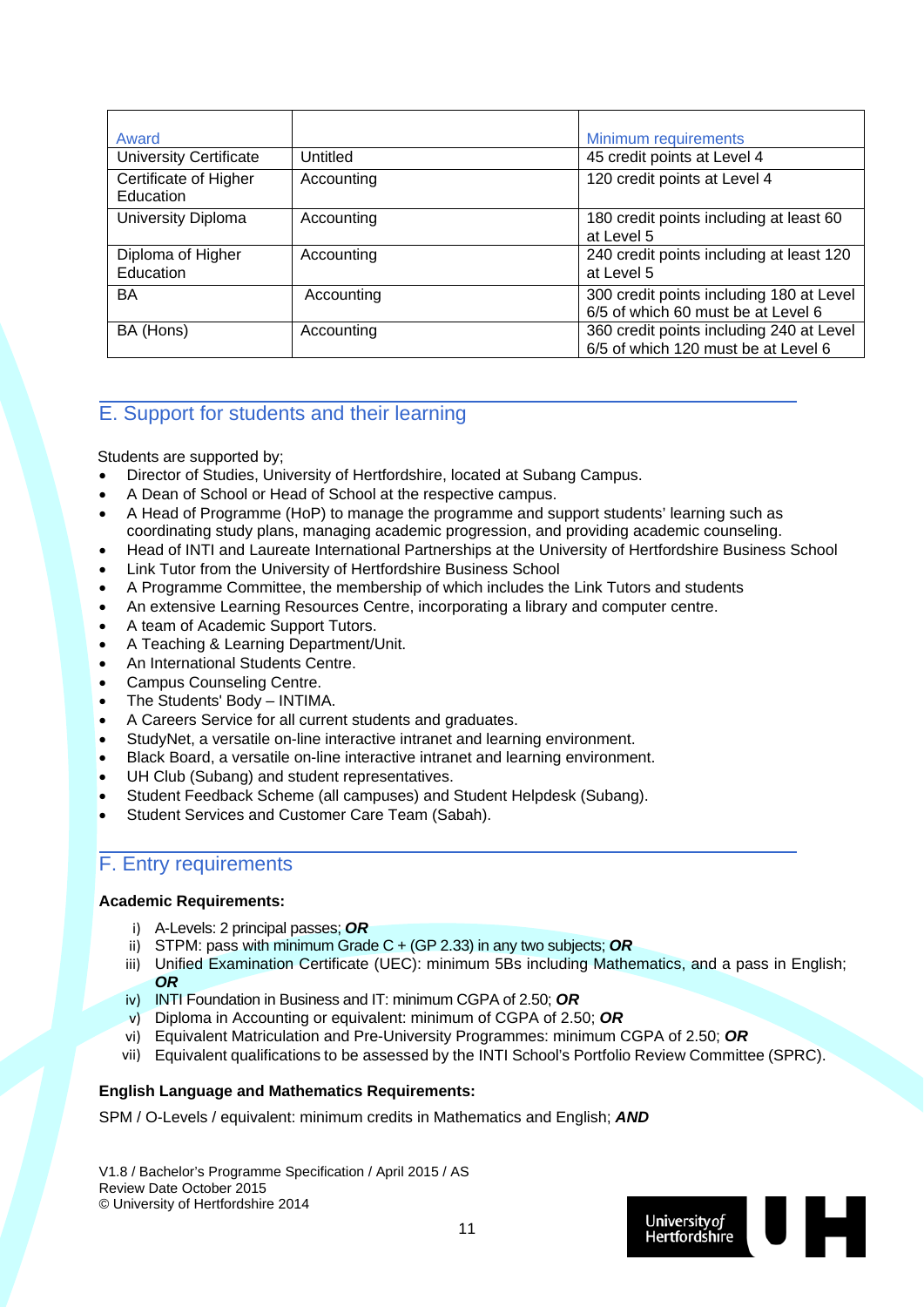*Malaysian Students* 

i) Malaysian University English Test (MUET): minimum Band 2.0.

Malaysian students without credit in SPM English will be assessed on their command of English by the INTI EPT and/or by completion of English Proficiency Programme (EIP).

#### *Non-Malaysian students:*

- i) IELTS: 6.0 and above with no less than 5.5 in any band; *OR*
- ii) TOEFL 550 and above; *OR*
- iii) Equivalent English language qualifications.

#### **Note: Entry requirements are subject to changes on approval by both INTI and the Hertfordshire Business School.**

#### **Entry with Accredited Prior Learning (APL)**

The programme is subject to the University's Principles, Policies, Regulations and Procedures for the Admission of Students to Undergraduate and Taught Postgraduate Programmes and will take account of University policy and guidelines for assessing accredited prior certificated learning (APCL) and accredited prior experiential learning (APEL)

Students who have successfully completed the INTI Diploma or its equivalent (APCL) and have **achieved an overall CGPA of 2.5 and above may apply into the programme with module to module credit transfer.**  INTI's credit transfer policies and best practices apply.

Students applying for APEL would need to be approved by the Hertfordshire Business School.

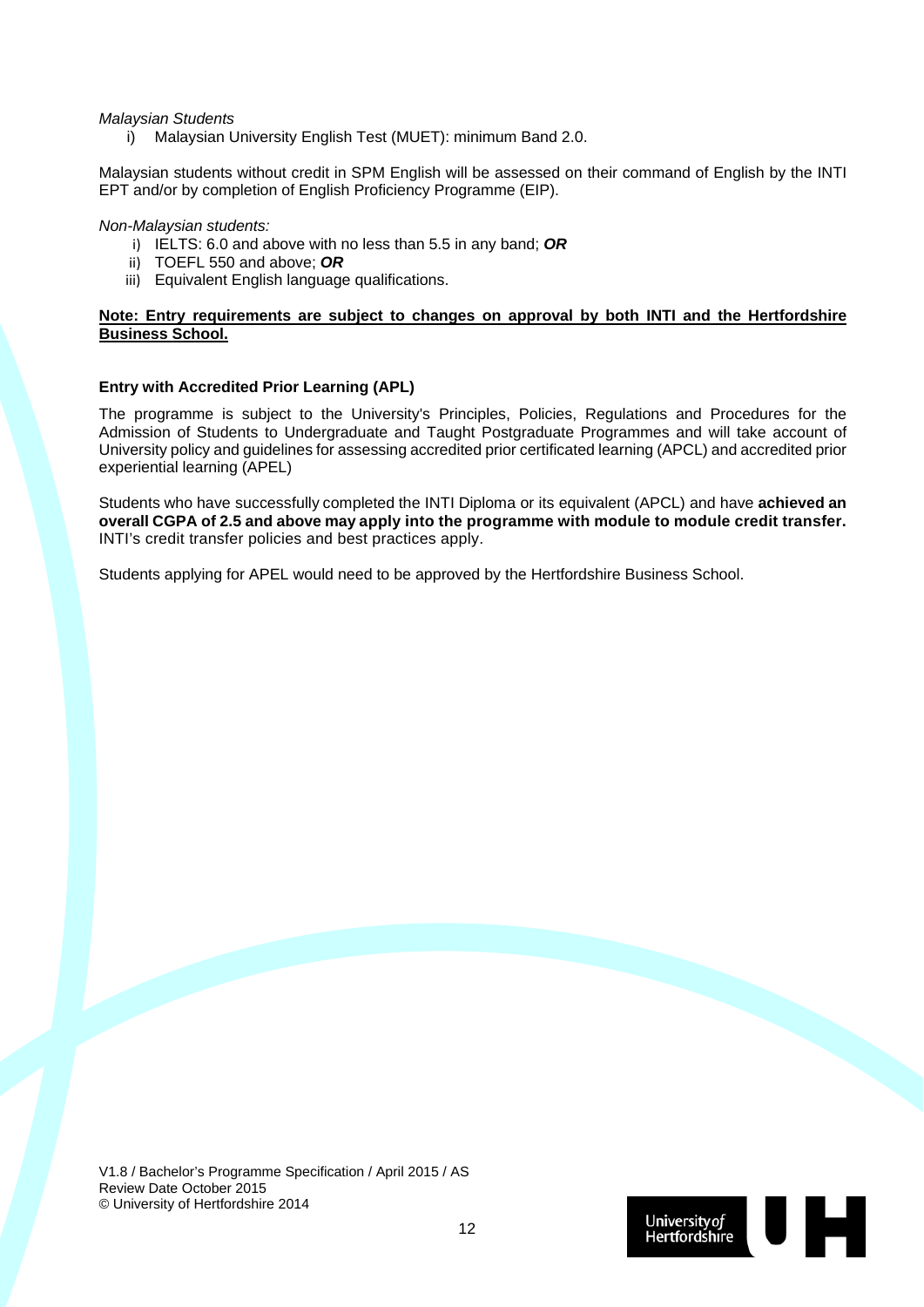## Section 2

### Programme management

**Relevant QAA subject benchmarking statements** Accounting (2007) **Date of validation/last periodic review February 12 Date of production/ last revision of PS** June 2015<br> **Relevant intakes** Level 4 and **Relevant intakes** <br> **Administrative School Level 4 and Level 5entering January 2016**<br> **Administrative School Level 3 and 2016**<br> **Level 4 and Level 5entering January 2016** 

**Administrative School** Hertfordshire Business School

#### Table 3 Course structure

| Course details                                                                  |             |        |                      |                   |                              |               |  |  |  |  |
|---------------------------------------------------------------------------------|-------------|--------|----------------------|-------------------|------------------------------|---------------|--|--|--|--|
| Course code                                                                     |             |        | Course description   |                   | <b>JACS</b>                  |               |  |  |  |  |
| <b>BSISJA (Subang)</b><br><b>BSIKLA (Kuala Lumpur)</b><br><b>BSISBA</b> (Sabah) |             |        | BA (Hons) Accounting |                   | N100                         |               |  |  |  |  |
| <b>Course Instances</b>                                                         |             |        |                      |                   |                              |               |  |  |  |  |
| Instances<br>Code                                                               | Intake      | Stream |                      | Instances<br>Year | Location:                    | Mode of study |  |  |  |  |
| <b>SUBANG</b><br><b>JAYA</b><br><b>PROGRAMME</b>                                |             |        |                      |                   |                              |               |  |  |  |  |
| IASJA1F                                                                         | A           |        | Accounting           | $\mathbf{1}$      | <b>INTI</b><br><b>SUBANG</b> | Full-time     |  |  |  |  |
| IASJA2F                                                                         | A           |        | Accounting           | $\overline{c}$    | <b>INTI</b><br><b>SUBANG</b> | Full-time     |  |  |  |  |
| <b>IASJA3F</b>                                                                  | A           |        | Accounting           | 3                 | <b>INTI</b><br><b>SUBANG</b> | Full-time     |  |  |  |  |
| IASJB1F-1                                                                       | $\sf B$     |        | Accounting           | $\mathbf{1}$      | <b>INTI</b><br><b>SUBANG</b> | Full-time     |  |  |  |  |
| IASJB1F-2                                                                       | $\sf B$     |        | Accounting           | $\mathbf{1}$      | <b>INTI</b><br><b>SUBANG</b> | Full-time     |  |  |  |  |
| IASJB <sub>2</sub> F-1                                                          | B           |        | Accounting           | $\overline{c}$    | <b>INTI</b><br><b>SUBANG</b> | Full-time     |  |  |  |  |
| IASJB2F-2                                                                       | $\sf B$     |        | Accounting           | $\overline{c}$    | <b>INTI</b><br><b>SUBANG</b> | Full-time     |  |  |  |  |
| IASJB3F-1                                                                       | B           |        | Accounting           | 3                 | <b>INTI</b><br><b>SUBANG</b> | Full-time     |  |  |  |  |
| IASJB3F-2                                                                       | $\sf B$     |        | Accounting           | 3                 | <b>INTI</b><br><b>SUBANG</b> | Full-time     |  |  |  |  |
| IASJC1F-1                                                                       | $\mathsf C$ |        | Accounting           | $\mathbf{1}$      | <b>INTI</b><br><b>SUBANG</b> | Full-time     |  |  |  |  |
| IASJC1F-2                                                                       | $\mathsf C$ |        | Accounting           | $\mathbf{1}$      | <b>INTI</b><br><b>SUBANG</b> | Full-time     |  |  |  |  |
| IASJC2F-1                                                                       | $\mathsf C$ |        | Accounting           | $\overline{c}$    | <b>INTI</b><br><b>SUBANG</b> | Full-time     |  |  |  |  |

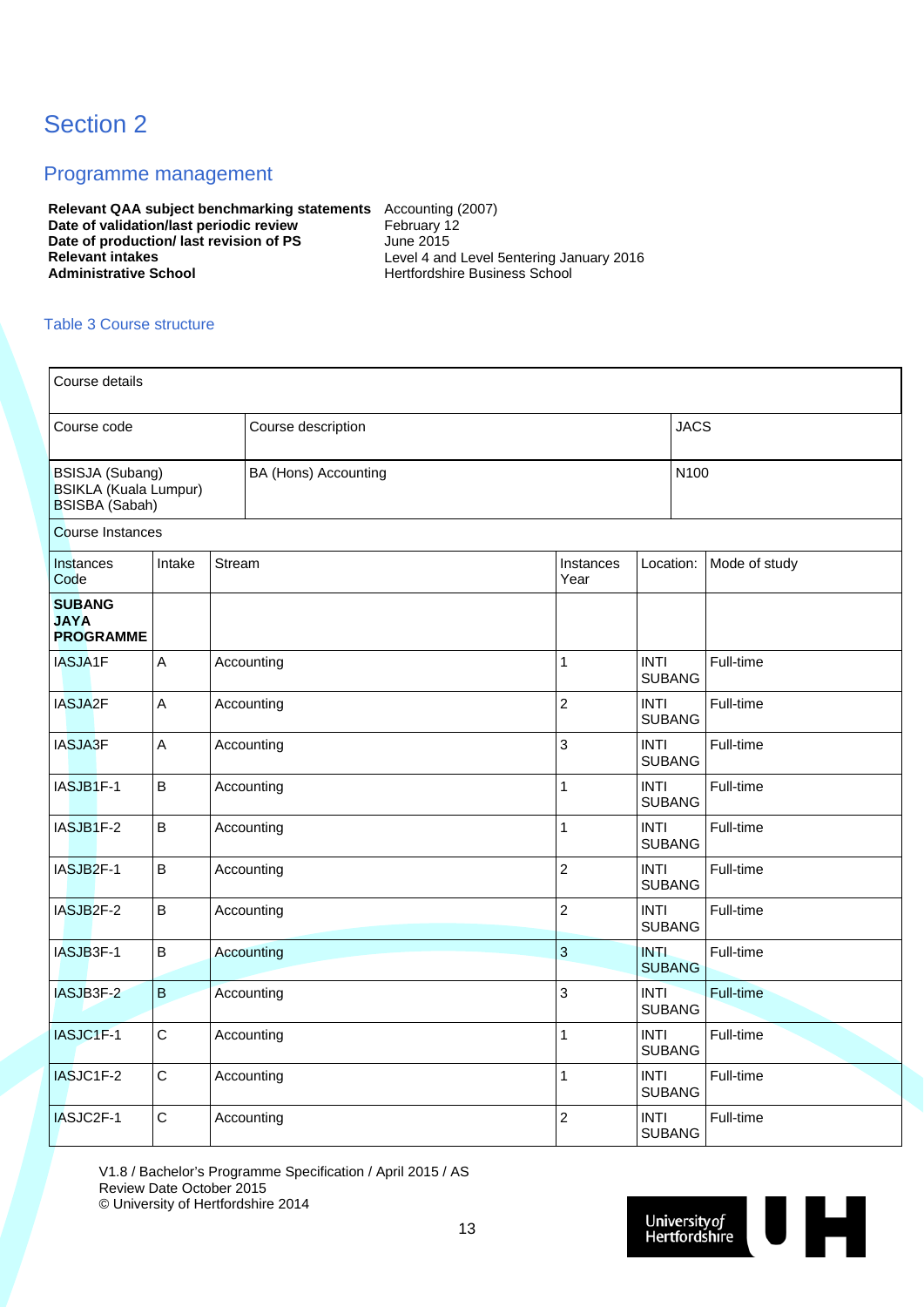| IASJC2F-2                                         | $\mathsf C$  | Accounting | $\overline{c}$ | <b>INTI</b><br><b>SUBANG</b>                 | Full-time |
|---------------------------------------------------|--------------|------------|----------------|----------------------------------------------|-----------|
| IASJC3F-1                                         | $\mathbf C$  | Accounting | 3              | <b>INTI</b><br><b>SUBANG</b>                 | Full-time |
| IASJC3F-2                                         | $\mathbf C$  | Accounting | 3              | <b>INTI</b><br><b>SUBANG</b>                 | Full-time |
| <b>KUALA</b><br><b>LUMPUR</b><br><b>PROGRAMME</b> |              |            |                |                                              |           |
| AIKLA1F                                           | A            | Accounting | 1              | <b>INTI</b><br><b>KUALA</b><br><b>LUMPUR</b> | Full-time |
| AIKLA2F                                           | A            | Accounting | $\overline{c}$ | <b>INTI</b><br><b>KUALA</b><br><b>LUMPUR</b> | Full-time |
| AIKLA3F                                           | A            | Accounting | 3              | <b>INTI</b><br><b>KUALA</b><br><b>LUMPUR</b> | Full-time |
| AIKLB1F-1                                         | $\, {\bf B}$ | Accounting | 1              | <b>INTI</b><br><b>KUALA</b><br><b>LUMPUR</b> | Full-time |
| AIKLB1F-2                                         | $\sf B$      | Accounting | 1              | <b>INTI</b><br><b>KUALA</b><br><b>LUMPUR</b> | Full-time |
| AIKLB2F-1                                         | $\, {\bf B}$ | Accounting | $\overline{c}$ | <b>INTI</b><br><b>KUALA</b><br><b>LUMPUR</b> | Full-time |
| AIKLB2F-2                                         | $\sf B$      | Accounting | $\overline{c}$ | <b>INTI</b><br><b>KUALA</b><br><b>LUMPUR</b> | Full-time |
| AIKLB3F-1                                         | $\sf B$      | Accounting | 3              | <b>INTI</b><br><b>KUALA</b><br><b>LUMPUR</b> | Full-time |
| AIKLB3F-2                                         | $\sf B$      | Accounting | 3              | <b>INTI</b><br><b>KUALA</b><br><b>LUMPUR</b> | Full-time |
| AIKLC1F-1                                         | ${\bf C}$    | Accounting | $\mathbf{1}$   | <b>INTI</b><br><b>KUALA</b><br><b>LUMPUR</b> | Full-time |
| AIKLC1F-2                                         | $\mathbf C$  | Accounting | $\mathbf{1}$   | <b>INTI</b><br><b>KUALA</b><br><b>LUMPUR</b> | Full-time |
| AIKLC2F-1                                         | $\mathbf C$  | Accounting | $\overline{2}$ | <b>INTI</b><br><b>KUALA</b><br><b>LUMPUR</b> | Full-time |
| AIKLC2F-2                                         | $\mathbf C$  | Accounting | $\overline{2}$ | <b>INTI</b><br><b>KUALA</b><br><b>LUMPUR</b> | Full-time |
| AIKLC3F-1                                         | $\mathsf C$  | Accounting | $\mathbf{3}$   | <b>INTI</b><br><b>KUALA</b><br><b>LUMPUR</b> | Full-time |

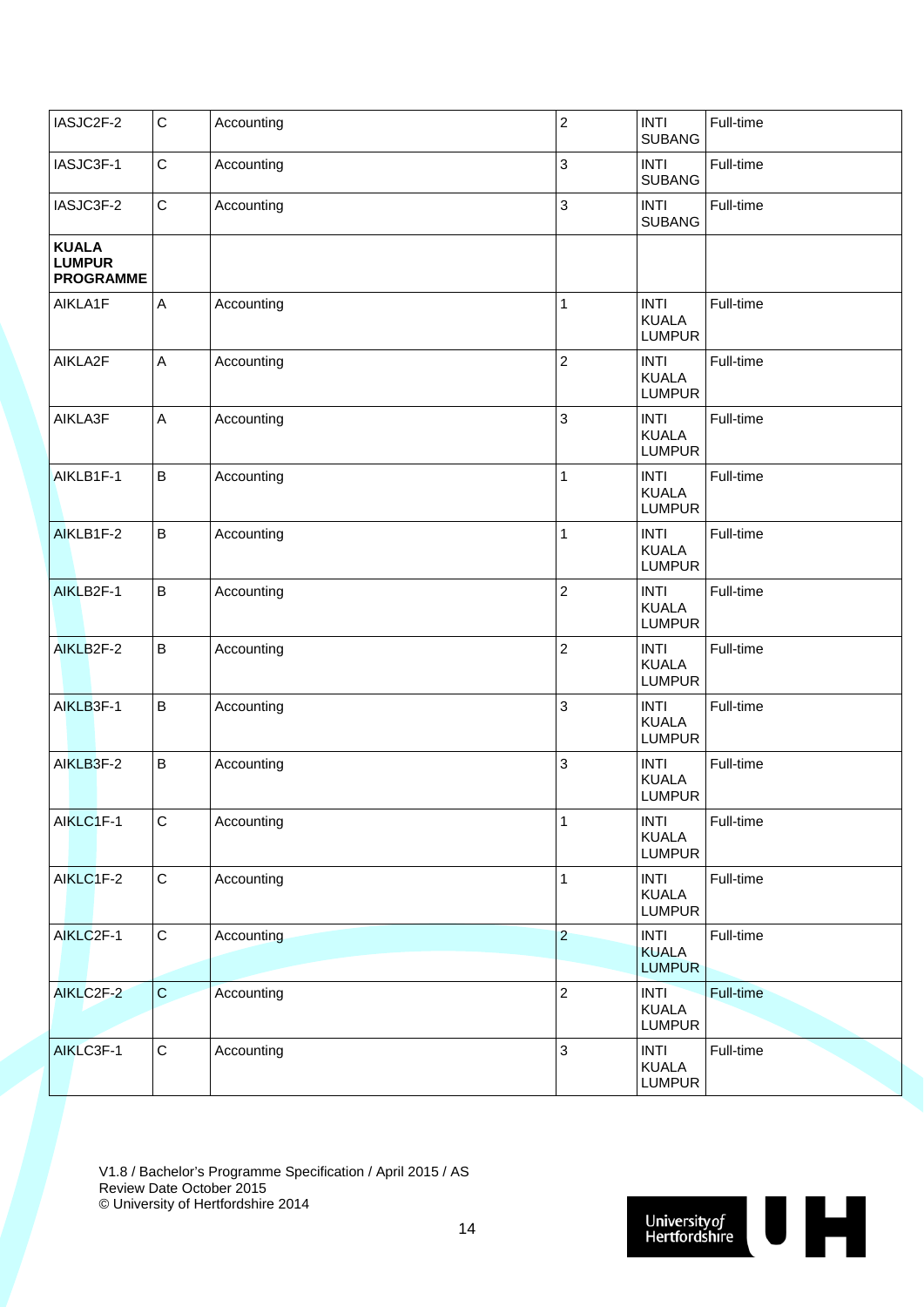| AIKLC3F-2                        | $\mathsf C$  | Accounting | 3              | <b>INTI</b><br><b>KUALA</b><br><b>LUMPUR</b> | Full-time |
|----------------------------------|--------------|------------|----------------|----------------------------------------------|-----------|
| <b>SABAH</b><br><b>PROGRAMME</b> |              |            |                |                                              |           |
| IASA1F                           | $\mathsf A$  | Accounting | 1              | <b>INTI</b><br><b>SABAH</b>                  | Full-time |
| IASA2F                           | $\mathsf A$  | Accounting | 2              | <b>INTI</b><br><b>SABAH</b>                  | Full-time |
| IASA3F                           | A            | Accounting | 3              | <b>INTI</b><br><b>SABAH</b>                  | Full-time |
| IASB1F-1                         | B            | Accounting | 1              | <b>INTI</b><br><b>SABAH</b>                  | Full-time |
| IASB1F-2                         | B            | Accounting | 1              | <b>INTI</b><br><b>SABAH</b>                  | Full-time |
| IASB2F-1                         | B            | Accounting | $\overline{2}$ | <b>INTI</b><br><b>SABAH</b>                  | Full-time |
| IASB2F-2                         | B            | Accounting | $\overline{c}$ | <b>INTI</b><br><b>SABAH</b>                  | Full-time |
| IASB3F-1                         | $\sf B$      | Accounting | 3              | <b>INTI</b><br><b>SABAH</b>                  | Full-time |
| IASB3F-2                         | B            | Accounting | 3              | <b>INTI</b><br><b>SABAH</b>                  | Full-time |
| IASC1F-1                         | $\mathsf C$  | Accounting | 1              | <b>INTI</b><br><b>SABAH</b>                  | Full-time |
| IASC1F-2                         | $\mathsf{C}$ | Accounting | 1              | <b>INTI</b><br><b>SABAH</b>                  | Full-time |
| IASC2F-1                         | $\mathsf{C}$ | Accounting | $\overline{c}$ | <b>INTI</b><br><b>SABAH</b>                  | Full-time |
| IASC2F-2                         | $\mathsf{C}$ | Accounting | $\overline{2}$ | <b>INTI</b><br><b>SABAH</b>                  | Full-time |
| IASC3F-1                         | $\mathsf C$  | Accounting | 3              | <b>INTI</b><br><b>SABAH</b>                  | Full-time |
| IASC3F-2                         | $\mathsf C$  | Accounting | 3              | <b>INTI</b><br><b>SABAH</b>                  | Full-time |

The programme is managed by;

- A Dean of School or Head of School and Head of Programme.
- Head of Programme is responsible for the day to day management and who advise students on the programme as a whole.
- Programme Officer will assist the Head of Programme in the management of the programme.
- Marketing Officers, with specific responsibility for open days and selection of students.
- Head of INTI and Laureate International Partnerships at the University of Hertfordshire Business **School**
- Link Tutor from the University of Hertfordshire Business School
- A Programme Committee, the membership of which includes the Link Tutors and students

Programme-specific assessment regulations

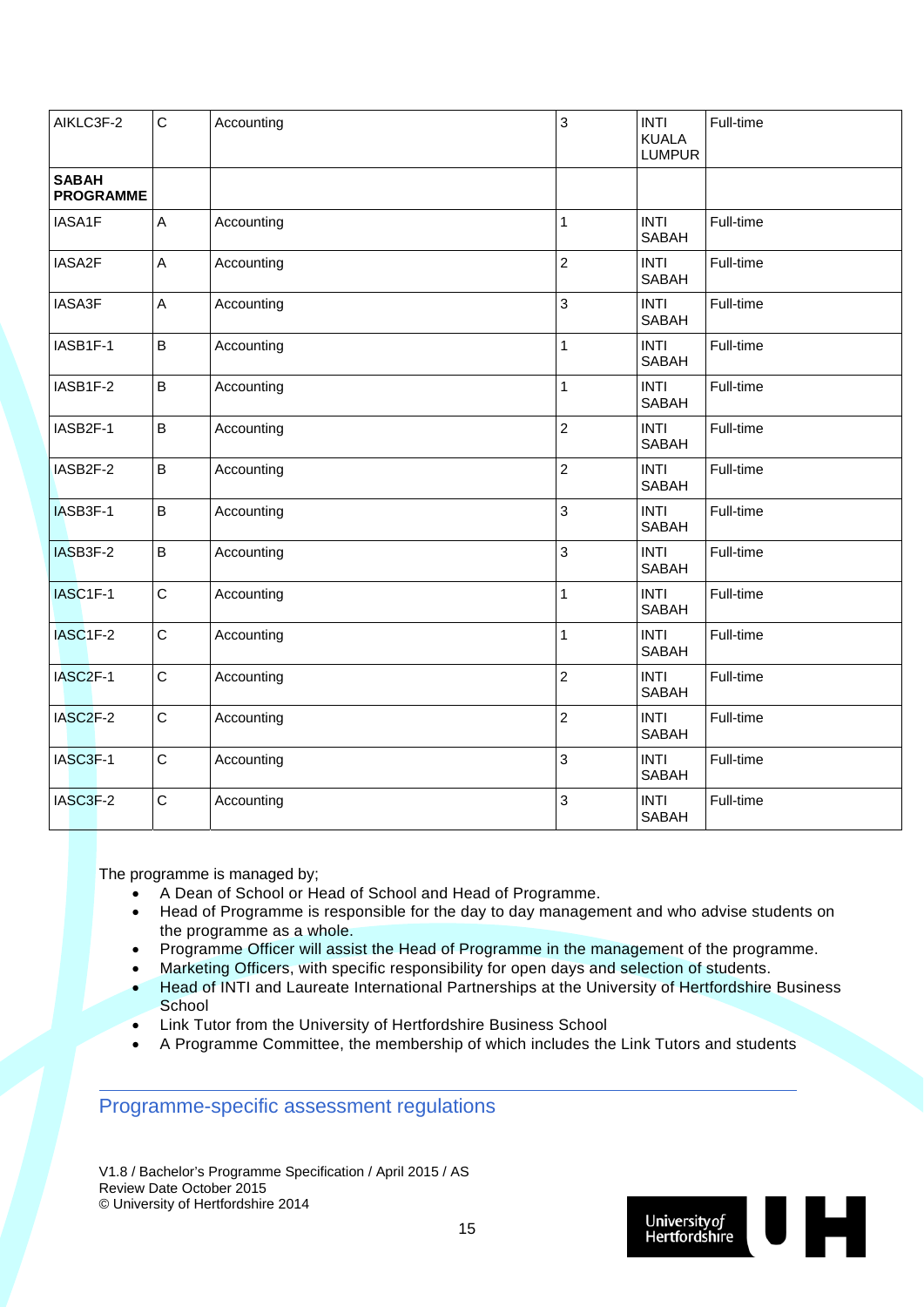The programme is compliant with the University's academic regulations (UPR AS11, UPR AS12 or UPR AS13, UPR AS14) with the exception of those listed below, which have been specifically approved by the University:

Students must pass Accounting Principles before being allowed to proceed to Level 5 on this programme

**In addition to the above, programmes at INTI are in compliance with Malaysia's Ministry of Education's regulations, Malaysian Qualification Framework (MQF), and the Malaysian Qualification Agency's (MQA) requirements.** 

**The following are MOE, MQF, MQA and Programme Standards for Accounting key requirements which students must comply with to graduate:** 

- **Attempt and pass minimum 5 General Study subjects into a bachelor's degree programme; known as** *Mata Pelajaran Umun (MPU);*
- **Complete 126 (Malaysian) credits to graduate. This is an increase in the minimum (Malaysian) credits required to graduate from 120 credits to 126 credits. This means an additional 240 hours of learning and would require INTI students to enroll and pass additional subjects.**

| <b>INTI Modules</b><br><b>Module Title</b>                      | <b>Module Code</b> | Credit<br>Points<br>E | ৳<br>-anguage<br>Delivery | Examination<br>$\aleph$ | Coursework<br>$\aleph$ | Practical<br>$\aleph$ | <b>Semesters</b> |
|-----------------------------------------------------------------|--------------------|-----------------------|---------------------------|-------------------------|------------------------|-----------------------|------------------|
| <b>English for Business Studies 1</b>                           | <b>INTI</b>        | 4                     | English                   | 50                      | 50                     | $\mathbf 0$           | <b>ABC</b>       |
| <b>English for Business Studies 2</b>                           | <b>INTI</b>        | 4                     | English                   | 50                      | 50                     | $\mathbf 0$           | <b>ABC</b>       |
| E-Portfolio and Employer Projects for Accounting<br>and Finance | <b>INTI</b>        | 4                     | English                   | $\mathbf 0$             | 100                    | $\mathbf 0$           | ABC              |
| <b>Malaysian General Studies U1</b>                             | <b>INTI</b>        | 3                     | English                   | 30                      | 70                     | $\mathbf 0$           | <b>ABC</b>       |
| Malaysian General Studies U1                                    | <b>INTI</b>        | 3                     | English                   | 30                      | 70                     | $\mathbf 0$           | <b>ABC</b>       |
| Malaysian General Studies U2                                    | <b>INTI</b>        | 3                     | English                   | 30                      | 70                     | $\mathbf 0$           | <b>ABC</b>       |
| Malaysian General Studies U3                                    | <b>INTI</b>        | 3                     | English                   | 30                      | 70                     | $\mathbf 0$           | <b>ABC</b>       |
| Malaysian General Studies U4                                    | <b>INTI</b>        | 2                     | English                   | 30                      | 70                     | 0                     | ABC              |

#### **INTI's Regulations and Requirements**

- INTI operates a strict attendance requirement policy where students have to achieve a minimum number of attendance in order to attempt the final examination or final assessments.
- Students have to pass English for Business Studies 1 to progress to Level 5 and English for Business Studies 2 to progress to Level 6.
- AS INTI students require 126 (Malaysian) credits to graduate in addition to the 360 credits of UH compulsory and optional credits they must also complete the UH module Industry Practice in Accounting and Finance. Industry Practice in Accounting and Finance cannot be used as part of the 360 credit points used to calculate the UH degree classification and cannot be used as replacement credits for any of the compulsory or optional modules listed above.

### Other sources of information

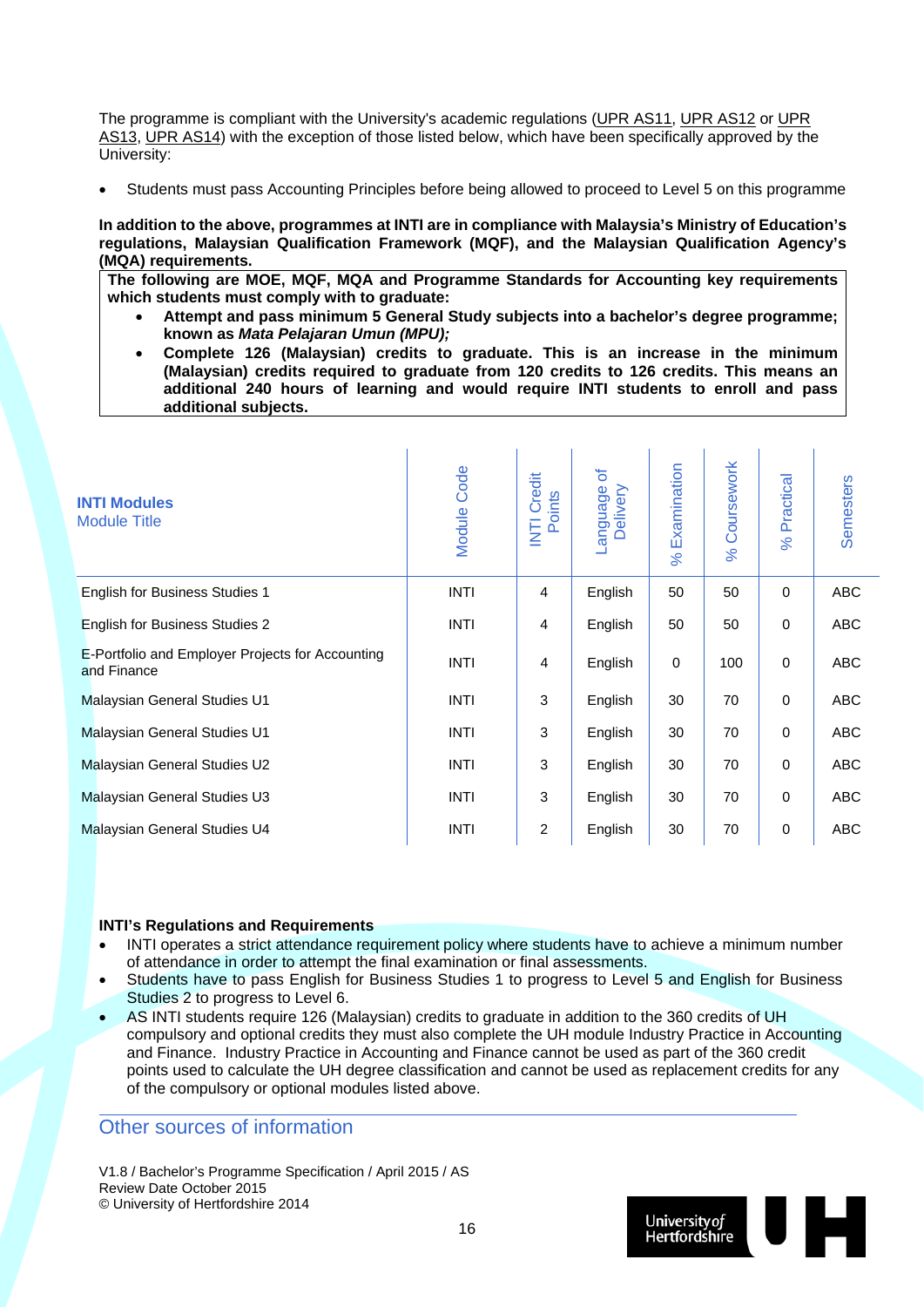- Definitive Module Documents
- Module Guides
- Student Handbook
- A-Z guide
	- http://www.studynet1.herts.ac.uk/ptl/common/support.nsf/support?ReadForm
- University of Hertfordshire Course website: http://www.herts.ac.uk/courses/
- QAA Benchmark Statement website: http://www.qaa.ac.uk/assuring-standards-and-quality/the-quality-code/subject-benchmark-statements
- The Framework for Higher Education Qualifications in England, Wales and Northern Ireland, 2008: http://www.qaa.ac.uk/en/Publications/Documents/Framework-Higher-Education-Qualifications-08.pdf
- SEEC Credit Level Descriptors for Further and Higher Education 2010: http://www.seec.org.uk/wp-content/uploads/2013/seec-files/SEEC%20Level%20Descriptors%202010.pdf External Quality Review report website:
- http://www.qaa.ac.uk/reviews-and-reports/provider?UKPRN=10007147#.VCFXlha\_hSU
- Professional or Statutory Regulatory Body information: http://www.accaglobal.com/my/en.html
- UNISTATS website: http://www.unistats.com/
- University of Hertfordshire Academic Quality website:  $(StudyNet \rightarrow Staff \rightarrow Department Lists \rightarrow Academic Quality Office)$
- Structure & Assessment Regulations Undergraduate & Taught Postgraduate Programmes, UPR AS14: http://sitem.herts.ac.uk/secreg/upr/AS14.htm
- Learning and Teaching Policy and Graduate Attributes, UPR TL03: http://sitem.herts.ac.uk/secreg/upr/TL03.htm
- Admissions Undergraduate & Taught Postgraduate Students, UPR SA03: http://sitem.herts.ac.uk/secreg/upr/SA03.htm
- Academic Quality, UPR AS17: http://sitem.herts.ac.uk/secreg/upr/AS17.htm Index of UPRs for students: http://sitem.herts.ac.uk/secreg/upr\_azlist\_info.htm
- Information on Programme and Module External Examiners http://www.studynet1.herts.ac.uk/ptl/common/studentcentre.nsf/Teaching+Documents/184A221E5EECA 6B780257A5C00250BA9?OpenDocument
- Malaysian Ministry of Higher Education: www.mohe.gov.my
- Malaysian Qualifications Agency: www.mqa.gov.my/mqr
- Malaysian Qualification Framework: www.mqa.gov.my/mqf

### Other information relevant to the programme

INTI Colleges operate on a basis of 2.5 semesters per annum, with the short semester beginning in January. There are 3 intakes to the programme per year (January, April and August).The Malaysian Qualifications Agency (MQA) mandates that a number of additional subjects be studied alongside undergraduate programmes.

### University policies relevant to the Programme

The University undertakes to use all reasonable endeavors to deliver, assess and administer this programme in accordance with this Programme Specification. At the same time it is recognised that it is in the nature of academic developments that changes, for example to the structure, curriculum, and assessment of a programme may be necessary in order to ensure that the programme remains up to date, in response to issues raised as a result of on-going monitoring and evaluation, and/or in order to conform to new regulatory requirements imposed by this institution, by professional or statutory bodies, or by national or governmental bodies.

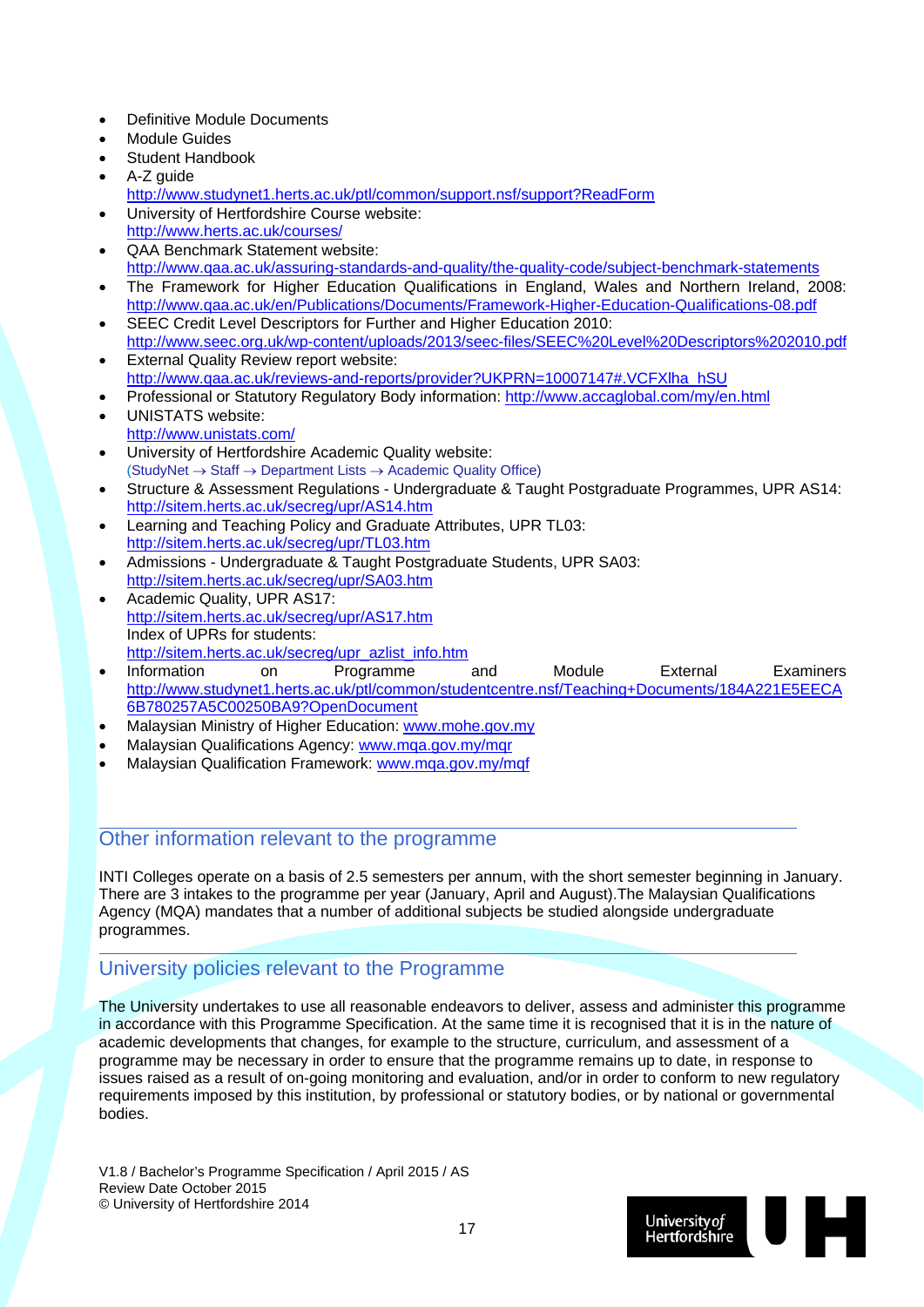The programme operates within the guidelines and policies relating to equal opportunities and environmental issues which may be agreed from time to time by the Board of Governors and/or the Academic Board of the University.

Where the programme is offered in collaboration with another institution these policies and guidelines will normally be those of the partner institution.

The programme operates in accordance with the University's Regulations Governing Studies Involving the Use of Human Subjects (UPR RE01) agreed from time to time by the Academic Board of the University. However, where the programme is offered in collaboration with another institution (for example through a franchise arrangement for all or part of the programme) then specific approval must be obtained from the University for the operation of the programme within ethical guidelines prepared by the partner institution. The partner institution will be responsible for all insurance liability in connection with the observance of ethical quidelines.

|--|--|--|

Date……………………

Choose an item. Associate Dean of School (Academic Quality Assurance)

If you would like this information in an alternative format please contact: Julie Wendell, Senior Administrator (Overseas Programmes), j.a.wendell@herts.ac.uk

If you wish to receive a copy of the latest Programme Annual Monitoring and Evaluation Report (AMER) and/or the External Examiner's Report for the programme, please email a request to aqo@herts.ac.uk

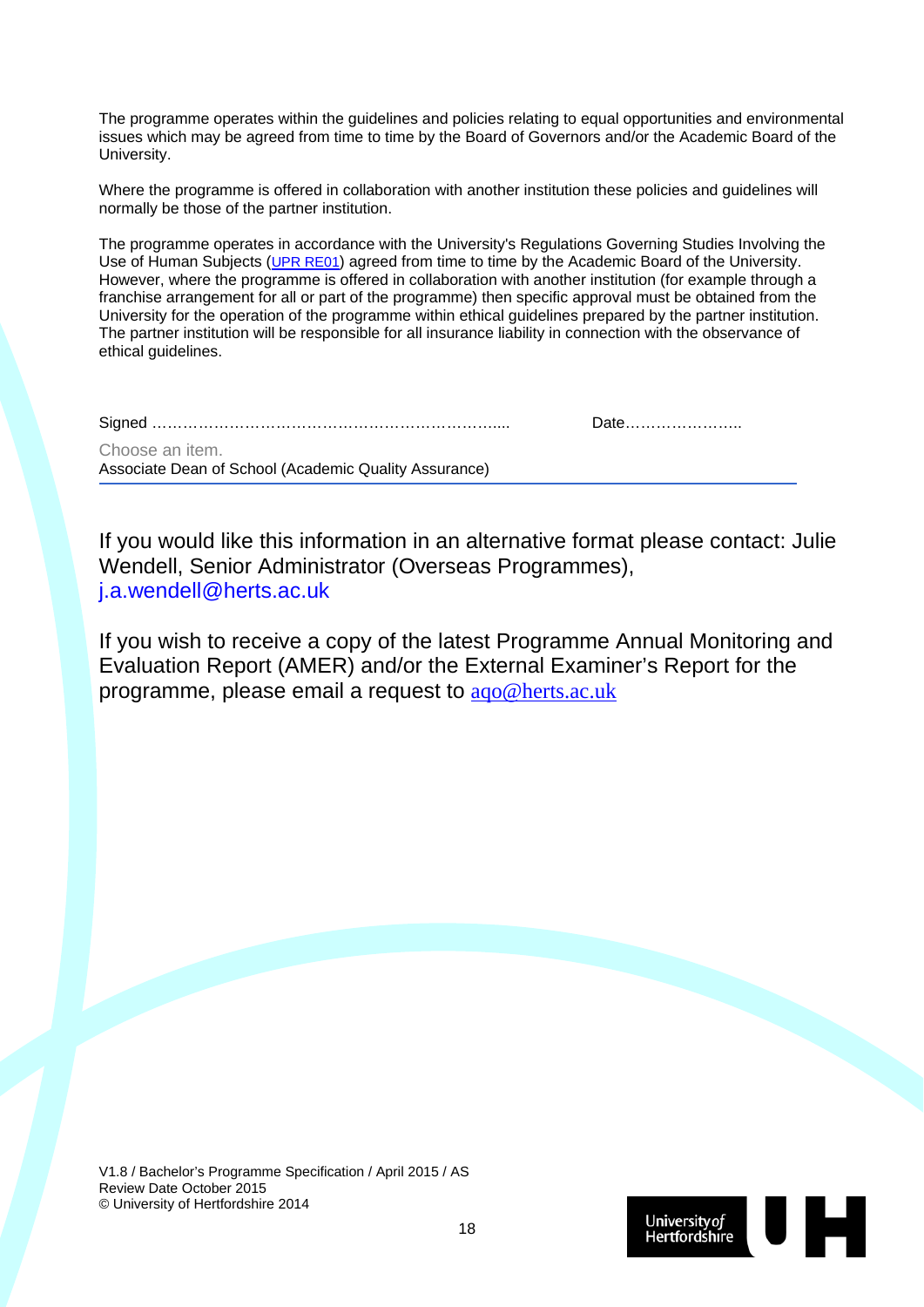

### **BA (Hons) Accounting**

### Table 2: Development of Programme Learning Outcomes in the Constituent Modules

This map identifies where the programme learning outcomes are assessed in the constituent modules. It provides (i) an aid to academic staff in understanding how individual modules contribute to the programme aims (ii) a checklist for quality control purposes and (iii) a means to help students monitor their own learning, personal and professional development as the programme progresses.

|             |                                              |                           | me Learning Outcomes (as identified in section 1 and the followir |                   |              |                       |                           |                             |   |   |                         |   |   |   |   |                            |                           |                 |            |                     |     |  |
|-------------|----------------------------------------------|---------------------------|-------------------------------------------------------------------|-------------------|--------------|-----------------------|---------------------------|-----------------------------|---|---|-------------------------|---|---|---|---|----------------------------|---------------------------|-----------------|------------|---------------------|-----|--|
|             |                                              |                           |                                                                   |                   |              |                       |                           | Knowledge ntellectual Skill |   |   | <b>Practical Skills</b> |   |   |   |   | <b>Transferable Skills</b> |                           |                 |            |                     |     |  |
|             | <b>Module Title</b>                          | Module Code               | A1 A2 A3 B1 B2 B3 B4 C1 C2 C3 C4 C5 C6 D1 D2 D3 D4 D5             |                   |              |                       |                           |                             |   |   |                         |   |   |   |   |                            |                           |                 |            |                     |     |  |
|             | <b>Accounting Principles</b>                 |                           |                                                                   | $\times$          |              |                       |                           |                             |   |   |                         |   |   |   |   |                            |                           |                 | $\times$   |                     |     |  |
| 4           | The Accounting Professional                  |                           | $\times$                                                          |                   |              |                       |                           | x                           |   |   |                         |   |   |   |   | ×                          | ×                         | $\times$        | $\times$   |                     |     |  |
| 图           | <b>Accounting and Society</b>                |                           | $\times$                                                          |                   |              |                       |                           | х                           |   |   |                         | × |   |   |   |                            |                           | ×               | $\times$   | l x                 |     |  |
| O           | <b>Analytical Techniques for Accountants</b> |                           |                                                                   |                   |              |                       |                           |                             |   |   |                         |   |   |   |   |                            |                           |                 | $\times$   |                     |     |  |
|             |                                              | For Module<br>Code matrix |                                                                   |                   |              |                       |                           |                             |   |   |                         |   |   |   |   |                            |                           |                 |            |                     |     |  |
| <b>LO</b>   | <b>Management Accounting</b>                 |                           |                                                                   | x                 |              |                       |                           |                             |   |   |                         |   |   |   |   |                            |                           |                 |            | $\times$            | l x |  |
|             | <b>Financial Reporting</b>                   |                           | ×                                                                 |                   |              |                       |                           |                             |   |   |                         |   |   |   |   |                            |                           |                 | $\times$   | l x                 |     |  |
| evel        | <b>Financial Management</b>                  |                           | $\times$                                                          |                   |              |                       |                           |                             |   |   |                         |   |   |   |   |                            |                           |                 | $\times$   | $\mathsf{I} \times$ |     |  |
|             | <b>Enhancing Employability in Accounting</b> | See pp 9 &                | ×                                                                 |                   |              |                       |                           |                             |   |   |                         |   |   |   |   |                            |                           |                 | $\times$   | l x                 |     |  |
|             |                                              | 10                        |                                                                   |                   |              |                       |                           |                             |   |   |                         |   |   |   |   |                            |                           |                 |            |                     |     |  |
|             | <b>Advanced Financial Reporting</b>          |                           | ×                                                                 |                   |              |                       |                           |                             |   |   |                         | x |   |   | × | ×                          | $\times$                  |                 | $\times$   | l x                 |     |  |
|             | <b>Advanced Management Accounting</b>        |                           | ×                                                                 | $\times$          | ×            |                       |                           |                             | × |   |                         |   |   |   | × | ×                          | ×                         |                 | $\times$   | l x                 |     |  |
| ∣∞          | <b>Effective Governance</b>                  |                           | ×                                                                 |                   | ×            |                       |                           | ×                           |   |   |                         |   |   |   |   |                            |                           |                 | $\times$   | l x                 |     |  |
| <b>lave</b> | <b>Auditing</b>                              |                           | $\times$                                                          |                   |              |                       |                           | x                           |   | × |                         |   |   |   |   |                            | ×                         | ×               |            |                     |     |  |
|             | Emerging Issues in Accounting & Finance      |                           | $\times$                                                          | $\vert$ X $\vert$ | $\mathsf{X}$ | $\boldsymbol{\times}$ | $\boldsymbol{\mathsf{x}}$ | ×                           |   | x |                         | x | x | × |   | $\times$                   | $\boldsymbol{\mathsf{x}}$ | $\vert x \vert$ | $x \mid x$ |                     |     |  |
|             |                                              |                           |                                                                   |                   |              |                       |                           |                             |   |   |                         |   |   |   |   |                            |                           |                 |            |                     |     |  |